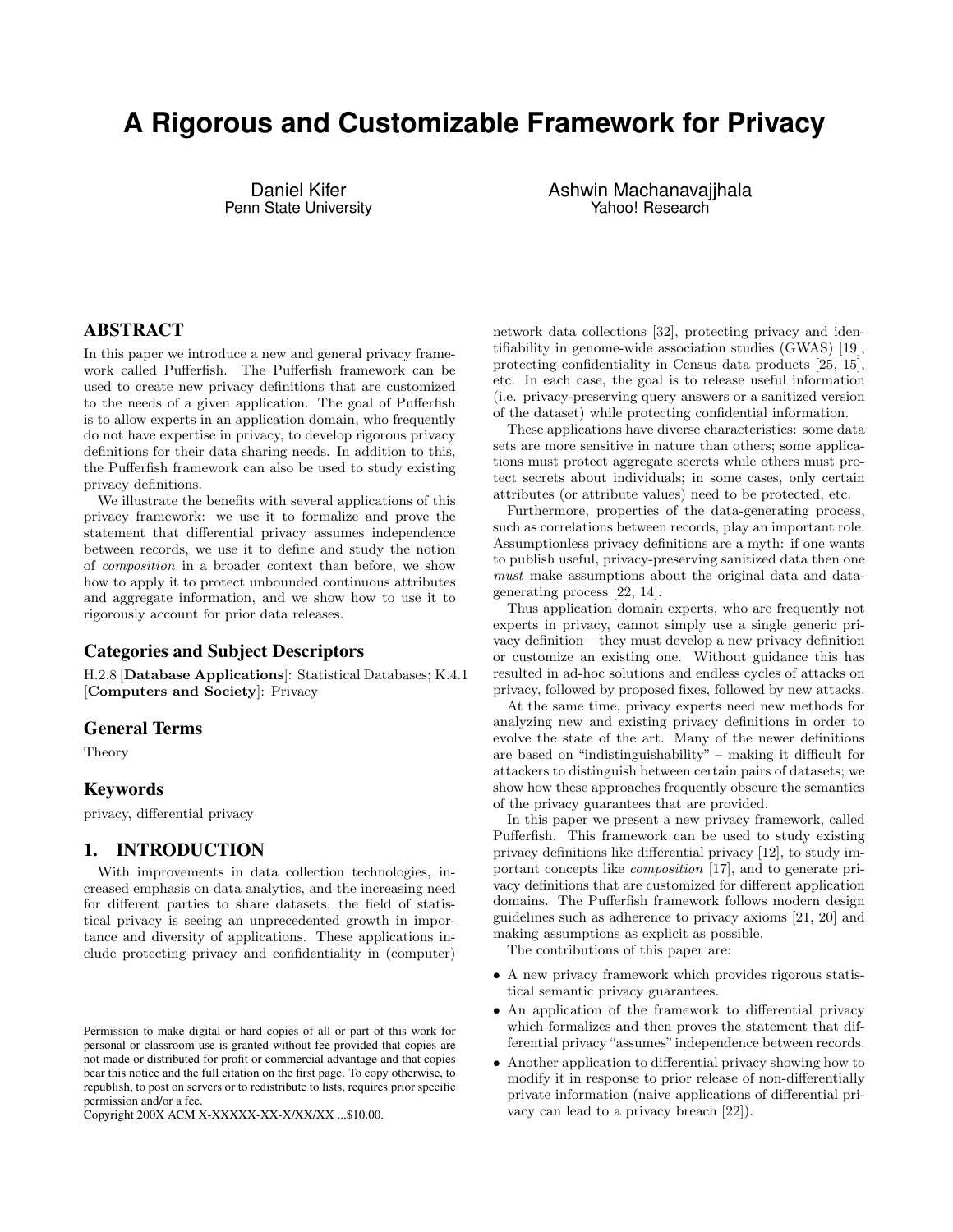- An application of the framework that allows us to expand the notion of composition between privacy definitions and to provide conditions under which certain types of composition hold.
- A general application to datasets with unbounded continuous variables; in particular, we show how to prevent an attacker from accurately inferring the value of an unbounded continuous attribute (both in terms of relative and absolute error). We further show how this is related to the protection of aggregate secrets.

The outline of the paper is as follows. In Section [2](#page-1-0) we introduce basic concepts and notation. In Section [3](#page-1-1) we present the Pufferfish framework. We discuss related work in Section [4.](#page-3-0) We show that Pufferfish satisfies fundamental privacy axioms in Section [5.](#page-4-0) Subsequent sections present a variety of applications of this framework. We use Pufferfish to analyze differential privacy and prove its record-independence assumption in Section [6.](#page-4-1) We show how to deal with continuous attributes and aggregate secrets in Section [7.](#page-5-0) We use Pufferfish to study composition in Section [8.](#page-7-0) We show how to provide privacy while accounting for prior data releases in Section [9.](#page-9-0) Proofs can be found in the full version of this paper.

# <span id="page-1-0"></span>2. NOTATION AND TERMINOLOGY

Let  $\mathcal I$  be the set database instances that are possible for a given application. For datasets that are collections of records, we let  $\mathcal T$  represent the domain of tuples, we use the symbol t to represent a value in the domain  $\mathcal{T}$ , and we use the variable r to represent a record.<sup>[1](#page-1-2)</sup> For ease of explanation and to simplify notation, we will assume each individual is associated with at most one record; we note that the Pufferfish framework does not need this assumption.

In the setting we consider, a data curator has a dataset  $\mathfrak{D}ata.$  Let records  $(\mathfrak{D}ata)$  denote the set of records in  $\mathfrak{D}ata$ . To an *attacker* (who does not know what the dataset is),  $\mathfrak{Data}$  represents a *random variable*. The data curator will choose a *privacy definition* and an *privacy mechanism* (algorithm)  $\mathfrak{M}$  that satisfies that privacy definition. The data curator will then apply  $\mathfrak{M}$  to the data to obtain a sanitized output  $\omega \equiv \mathfrak{M}(\mathfrak{D}ata)$ .

The attacker considers the true dataset  $\mathfrak{D}ata$  to be a random variable. We use the letter  $\theta$  to represent a probability distribution and, for  $D \in \mathcal{I}$ , we will use the notation  $P(\mathcal{D}ata = D | \theta)$  to represent the probability, under  $\theta$ , that the true dataset is  $D$ . For convenience, we summarize the notation used in this paper in Table [1.](#page-1-3)

# <span id="page-1-1"></span>3. THE PUFFERFISH FRAMEWORK

The Pufferfish framework requires a domain expert to specify three crucial components: a set of *potential secrets* S, a set of *discriminative pairs*  $\mathbb{S}_{\text{pairs}}$  ⊆ S × S, and a collection of data evolution scenarios D. We now describe these components in detail.

The set of potential secrets  $\mathbb{S}$ , is an explicit specifica-tion of what we would like to protect.<sup>[2](#page-1-4)</sup> Examples include statements such as "the record for individual  $h_i$  is in the

<span id="page-1-3"></span>

| $\overline{\mathcal{I}}$    | The set of possible database instances.                                                  |  |  |  |  |  |  |
|-----------------------------|------------------------------------------------------------------------------------------|--|--|--|--|--|--|
| $\overline{D}$              | A dataset belonging to $\mathcal{I}.$                                                    |  |  |  |  |  |  |
| $\mathfrak{D}ata$           | A random variable representing the true dataset                                          |  |  |  |  |  |  |
|                             | (which is unknown to the attacker).                                                      |  |  |  |  |  |  |
| $\tau$                      | The domain of tuples.                                                                    |  |  |  |  |  |  |
| $\overline{t}$              | A value in $\mathcal{T}$ .                                                               |  |  |  |  |  |  |
| $r_i$                       | The $i^{\text{th}}$ record in a dataset.                                                 |  |  |  |  |  |  |
| ${\mathcal H}$              | The set of all individuals. $\mathcal{H} = \{h_1, h_2, \dots\}$                          |  |  |  |  |  |  |
| $\mathbb{S}$                | Set of potential secrets. Revealing $s$ or $\neg s$ may                                  |  |  |  |  |  |  |
|                             | be harmful if $s \in \mathbb{S}$ .                                                       |  |  |  |  |  |  |
| $\sigma_i$                  | $r_i \in \text{records}(\mathcal{D}ata)$ : The statement that the                        |  |  |  |  |  |  |
|                             | record $r_i$ belonging to individual $h_i$ is in the                                     |  |  |  |  |  |  |
|                             | data.                                                                                    |  |  |  |  |  |  |
| $\sigma_{(i,t)}$            | $r_i \in \text{records}(\mathbf{\mathfrak{Data}}) \land r_i = t$ : The statement that    |  |  |  |  |  |  |
|                             | the record $r_i$ belonging to individual $h_i$ has value                                 |  |  |  |  |  |  |
|                             | $t \in \mathcal{T}$ and is in the data.                                                  |  |  |  |  |  |  |
| $\mathbb{S}_{\text{pairs}}$ | Discriminative pairs. $\mathbb{S}_{\text{pairs}} \subset \mathbb{S} \times \mathbb{S}$ . |  |  |  |  |  |  |
| $\mathbb D$                 | The set of evolution scenarios: a conservative                                           |  |  |  |  |  |  |
|                             | collection of plausible data generating distribu-                                        |  |  |  |  |  |  |
|                             | tions.                                                                                   |  |  |  |  |  |  |
| $\theta$                    | A probability distribution. The probability, un-                                         |  |  |  |  |  |  |
|                             | der $\theta$ , that the data equals $D_i$ is $P(\mathfrak{D}ata)$                        |  |  |  |  |  |  |
|                             | $D_i   \theta$ .                                                                         |  |  |  |  |  |  |
| M                           | A privacy mechanism: a deterministic or ran-                                             |  |  |  |  |  |  |
|                             | domized algorithm (often used in the context of                                          |  |  |  |  |  |  |
|                             | a privacy definition)                                                                    |  |  |  |  |  |  |

#### Table 1: Table of Notation

data", "the record for individual  $h_i$  is not in the data", "the query volume is 1−5 million queries", etc. Additional examples can be found in Sections [3.2,](#page-3-1) [6,](#page-4-1) [7,](#page-5-0) and [9.](#page-9-0) A statement  $s \in \mathbb{S}$  need not be true for the actual dataset – an attacker will form his own opinions about which statements are likely to be true or not. In general, a domain expert should add a statement s to the potential secrets S if either the claim that s is true or the claim that s is false can be harmful. The role of S is to provide a domain for the *discriminative pairs*, a subset of  $S \times S$  which we discuss next.

The set of discriminative pairs  $\mathcal{S}_{\text{pairs}}$  is a subset of  $S \times S$ . The role of  $S_{pairs}$  is to tell us *how* to protect the potential secrets S. The main intuition is that for any discriminative pair  $(s_i, s_j)$ , where  $s_i \in \mathbb{S}$  and  $s_j \in \mathbb{S}$ , we would like to guarantee that attackers are unable to distinguish between the case where  $s_i$  is true of the actual data and the case where  $s_i$  is true of the actual data.<sup>[3](#page-1-5)</sup> For this reason,  $s_i$  and  $s_j$  must be **mutually exclusive** but not necessarily exhaustive (it could be the case that neither is true). One example of a discriminative pair is ("Bob is in the table", "Bob is not in the table").

The discriminative pairs allow highly customizable privacy guarantees. For example, we can specify discriminative pairs such ("Bob has Cancer", "Bob has AIDS") to prevent inference about what disease Bob has (assuming only one disease is recorded). If, additionally we avoid specifying ("Bob is not healthy", "Bob is healthy"), then overall we are

<span id="page-1-2"></span><sup>1</sup>We treat records as random variables and tuples are the values they can take.

<span id="page-1-4"></span><sup>&</sup>lt;sup>2</sup>After all, we cannot provide semantic guarantees if we do not know what the guarantees should be about.

<span id="page-1-5"></span><sup>&</sup>lt;sup>3</sup>In general, this cannot be simulated by specifying all pairs of databases  $(D_k, D_\ell)$  where  $s_i$  is true of  $D_k$  and  $s_j$  is true of  $D_{\ell}$  – the resulting privacy definition (instantiated by Defini-tion [3.1\)](#page-2-0) will often be too strong because such  $D_k, D_\ell$  pairs can differ almost arbitrarily.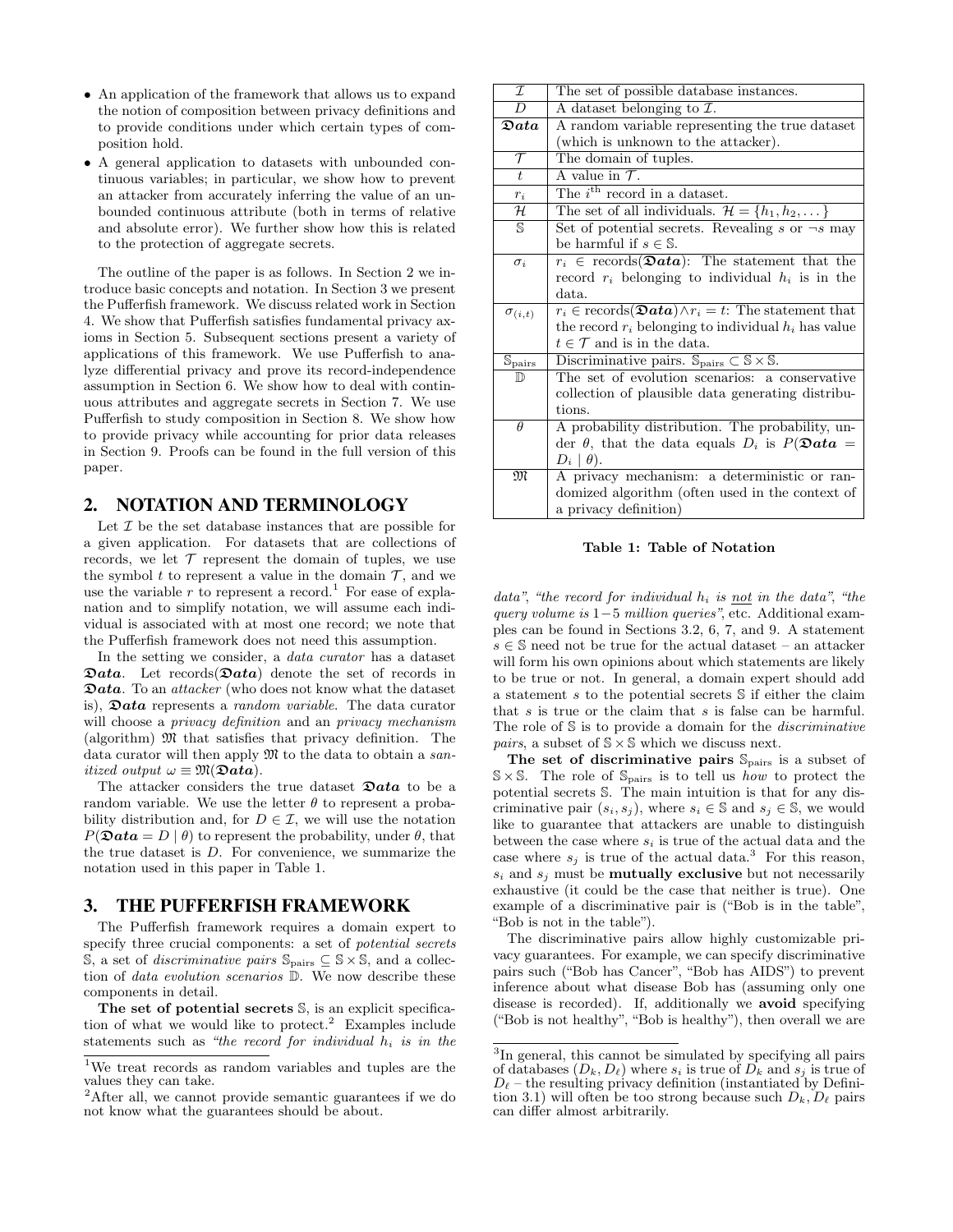allowing disclosure of whether Bob is sick or healthy, but if he is sick we are not allowing inference about the disease. For continuous attributes we can specify discriminative pairs of the form ("Bob's salary is  $x \pm 10,000$ ", "Bob's salary is  $[x + 20,000] \pm 10,000$ " for all x to say that it is not ok to allow inference about Bob's salary to within an absolute error of 10, 000. We can similarly use this trick for aggregates to specify that it is not ok to allow inference about total number of sales to within 20, 000 units. Additional examples are given throughout the paper. We illustrate the particular importance of using discriminative pairs when we discuss continuous attributes in Section [7.](#page-5-0)

The evolution scenarios  $\mathbb D$  can be viewed as a set of conservative assumptions about how the data evolved (or were generated) and about knowledge of potential attackers. Note that assumptions are absolutely necessary – privacy definitions that can provide privacy guarantees without making any assumptions provide little utility beyond the default approach of releasing nothing at all [\[22,](#page-11-4) [14\]](#page-11-5). Since the data curator wants to release useful information, the role of the domain expert will be to identify a reasonable set of assumptions; in many cases, they already do this informally [\[35\]](#page-11-10). More specifically,  $\mathbb{D}$  is a set of probability distributions over  $\mathcal I$  (the possible database instances). Each probability distribution  $\theta \in \mathbb{D}$  corresponds to an attacker that we want to protect against and represents that attacker's belief in how the data were generated (incorporating any background knowledge and side information). We illustrate the importance of specifying these distributions in Section [6](#page-4-1) where we analyze differential privacy. Below we give some examples of possible choices of D and their interpretations.

EXAMPLE 3.1 (NO ASSUMPTIONS).  $\mathbb{D}$  can consist of all possible probability distributions over database instances (i.e. including those with arbitrary correlations between records). This corresponds to making no assumptions. We explore this choice in Section [3.2.](#page-3-1)

<span id="page-2-2"></span>EXAMPLE 3.2 (I.I.D. DATA).  $\mathbb{D}$  can consist of all probability distributions over tables that generate records i.i.d. That is, for every  $f$  that is a distribution over  $T$  (domain of tuples), we have  $\theta_f \in \mathbb{D}$  where the distribution  $\theta_f$  is defined as:  $P(\mathfrak{Data} = \{r_1, \ldots, r_n\} \mid \theta_f) = f(r_1) \times \cdots \times f(r_n).$ Thus each attacker can have a widely different opinion about the probability a random individual has cancer, etc. These attackers, however, do not have knowledge about specific individuals (for this, see Example [3.3\)](#page-2-1).

<span id="page-2-1"></span>EXAMPLE 3.3 (INDEPENDENT BUT NOT I.I.D.).  $\mathbb{D}$  can consist of all probability distributions over tables where records are independent but may have different distributions. That is,  $\mathbb D$  consists of all  $\theta$  for which  $P(\mathfrak{Data} = \{r_1, \ldots, r_n\} | \theta)$ equals  $f_1(r_1)\times f_2(r_2)\times \cdots \times f_n(r_n)$  for arbitrary  $f_1, f_2, \ldots, f_n$ . That is, an attacker may know that the first individual is a smoker and so the corresponding record  $r_1$  will have a different distribution than record  $r_2$  which corresponds to an individual who is known to be a non-smoker. This is an extension of Example [3.2](#page-2-2) where now attackers may have additional information about all individuals. Many additional variations are possible (i.e. attackers only have information about k individuals, etc.). We shall see in Section [6](#page-4-1) the close connection between this example and differential privacy. Note that records here are still independent, so this choice of  $D$  may not be appropriate to social networks where correlations between records exist.

Role of the domain expert. The goal of our framework is to make assumptions explicit. Thus the domain expert needs to specify the potential secrets S and discriminative pairs Spairs (i.e. what should be protected) and evolution scenarios (data assumptions)  $\mathbb{D}$  – are data records independent, what correlation structures exist, are attributes independent, etc. Thus to use the Pufferfish framework, the domain expert simply does what he or she does best. Most importantly, the domain expert is no longer required to be a privacy expert.

<span id="page-2-0"></span>DEFINITION 3.1 (PUFFERFISH PRIVACY). Given set of potential secrets  $S$ , a set of discriminative pairs  $S_{pairs}$ , a set of data evolution scenarios D, and a privacy parameter  $\epsilon > 0$ , a (potentially randomized) algorithm  $\mathfrak{M}$  satisfies  $\epsilon$ -PufferFish(S, S<sub>pairs</sub>, D) privacy if

- for all possible outputs  $\omega \in \text{range}(\mathfrak{M})$ ,
- for all pairs  $(s_i, s_j) \in \mathbb{S}_{pairs}$  of potential secrets,
- for all distributions  $\theta \in \mathbb{D}$  for which  $P(s_i | \theta) \neq 0$  and  $P(s_i | \theta) \neq 0$

the following holds<sup>[4](#page-2-3)</sup>:

<span id="page-2-4"></span>
$$
P(\mathfrak{M}(\mathfrak{D} \mathbf{ata}) = \omega \mid s_i, \theta) \leq e^{\epsilon} P(\mathfrak{M}(\mathfrak{D} \mathbf{ata}) = \omega \mid s_j, \theta) \quad (1)
$$
  

$$
P(\mathfrak{M}(\mathfrak{D} \mathbf{ata}) = \omega \mid s_j, \theta) \leq e^{\epsilon} P(\mathfrak{M}(\mathfrak{D} \mathbf{ata}) = \omega \mid s_i, \theta) \quad (2)
$$

<span id="page-2-5"></span>The probabilities in Equations [1](#page-2-4) and [2](#page-2-4) depend on possible randomness in  $\mathfrak{M}$  and as well as the randomness in the data. Note that  $P(s_i | \theta) \neq 0$  is a technical condition which ensures that the conditional probability  $P(\cdot | s_i, \theta)$  is defined. Operationally, it means we should focus on attackers (and their associated  $\theta$ ) who still have uncertainty about  $s_i$  and  $s_i$  (i.e.  $P(s_i | \theta) \neq 0$  and  $P(s_i | \theta) \neq 0$ )).

The Pufferfish framework differs from differential privacy [\[12\]](#page-11-6) and its variants [\[11,](#page-11-11) [30,](#page-11-12) [5,](#page-11-13) [3,](#page-11-14) [22,](#page-11-4) [21,](#page-11-8) [25,](#page-11-2) [27,](#page-11-15) [18,](#page-11-16) [41,](#page-11-17) [33\]](#page-11-18) in that it can provide precise guarantees about precisely what is being protected and under what conditions the protections hold. This enables a wide range of applications, such as those described in Sections [6,](#page-4-1) [7,](#page-5-0) [8,](#page-7-0) and [9.](#page-9-0) Other distinctions are discussed with related work in Section [4.1.](#page-3-2)

#### <span id="page-2-6"></span>3.1 Semantic Guarantees

The semantic guarantees of the Pufferfish framework are best interpreted in terms of odds and odds ratios. If  $E_1$ and  $E_2$  are mutually exclusive events, then the *prior odds* of  $E_1$  and  $E_2$  is the fraction  $\frac{P(E_1)}{P(E_2)}$ . When the odds are equal to  $\alpha$ , this simply means that  $E_1$  is  $\alpha$  times as likely as  $E_2$ . If we are given a piece of information  $A$ , it may alter the beliefs in the probabilities that  $E_1$  or  $E_2$  are true. For this reason we call  $\frac{P(E_1 \mid A)}{P(E_2 \mid A)}$  the *posterior odds* of  $E_1$  and  $E<sub>2</sub>$ . If the prior odds and posterior odds are approximately equal,  $\frac{P(E_1 \mid A)}{P(E_2 \mid A)} / \frac{P(E_1)}{P(E_2)} \approx 1$ , then the event A did not provide information that was useful in discriminating between the case where  $E_1$  was true or  $E_2$  was true. The quantity  $\frac{P(E_1 \mid A)}{P(E_2 \mid A)} / \frac{P(E_1)}{P(E_2)}$  is known as the *odds ratio* and reflects how much more likely event  $E_1$  has become relative to  $E_2$  after observing A.

<span id="page-2-3"></span><sup>&</sup>lt;sup>4</sup>In the case of continuous outputs, these conditions are interpreted in terms of the density function or the Radon-Nikodym derivative and are required to hold *almost every*where - the  $\omega$  for which the conditions are violated must have probability 0.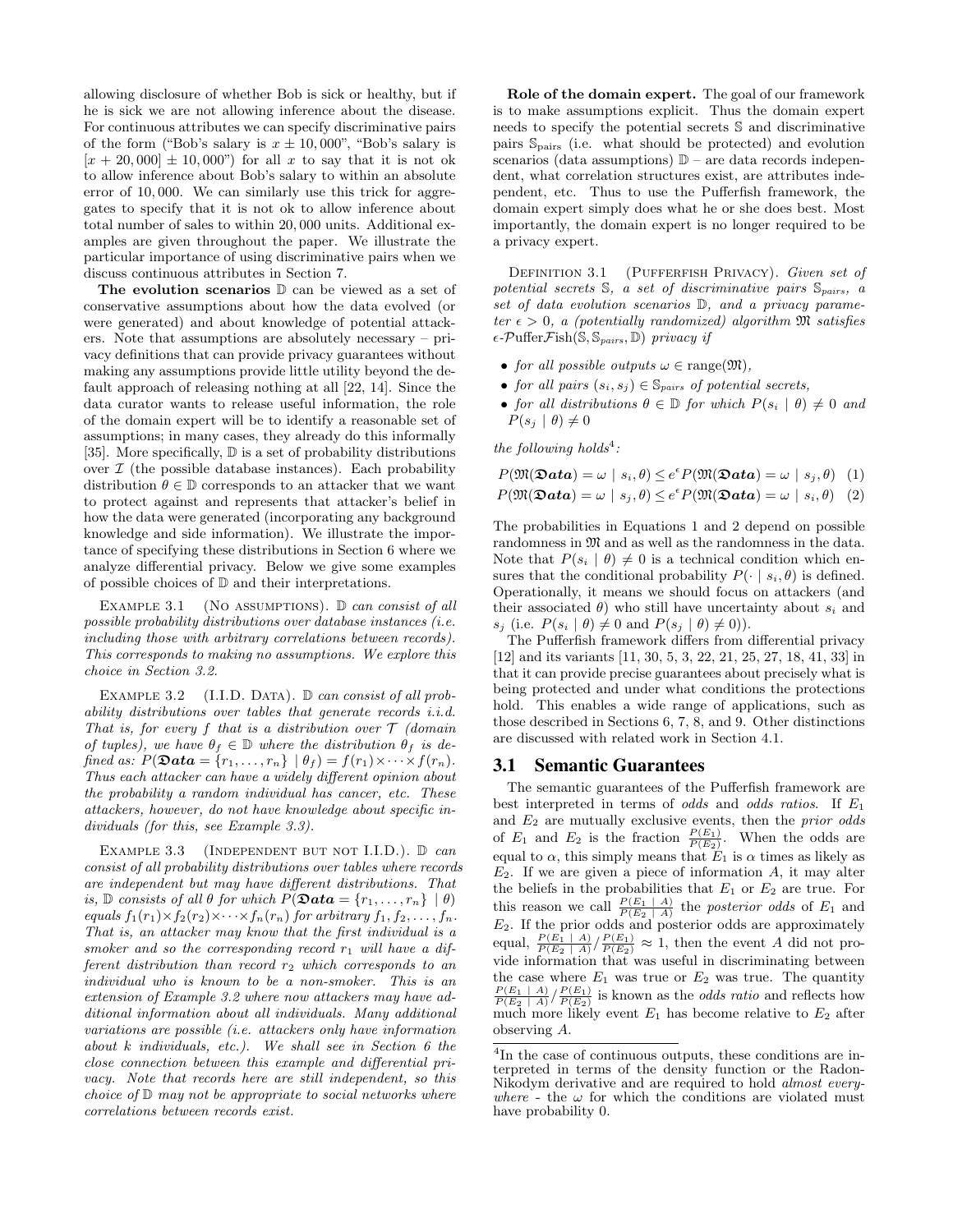In the Pufferfish framework, each probability distribution  $\theta \in \mathbb{D}$  corresponds to an attacker and reflects the attacker's probabilistic beliefs and background knowledge. For all  $(s_i, s_j) \in \mathbb{S}_{\text{pairs}}$ , all  $\theta \in \mathbb{D}$  for which  $P(s_i | \theta) \neq 0$  and  $P(s_i | \theta) \neq 0$ , and all  $\omega \in \text{range}(\mathfrak{M})$ , a simple calculation shows that Equations [1](#page-2-4) and [2](#page-2-4) in Definition [3.1](#page-2-0) are equivalent to the condition:

$$
e^{-\epsilon} \le \frac{P(s_i \mid \mathfrak{M}(\mathfrak{D} \mathbf{ata}) = \omega, \theta)}{P(s_i \mid \mathfrak{M}(\mathfrak{D} \mathbf{ata}) = \omega, \theta)} / \frac{P(s_i \mid \theta)}{P(s_j \mid \theta)} \le e^{\epsilon}
$$

This is the odds ratio of  $s_i$  to  $s_j$  and has the following interpretation: if an attacker thinks  $s_i$  is  $\alpha$  times as likely as  $s_j$  then after seeing the sanitized output the attacker will believe  $s_i$  is at most  $e^\epsilon \alpha$  times and at least  $e^{-\epsilon} \alpha$  times as likely as  $s_j$ . In other words, for small values of  $\epsilon$ , seeing the sanitized output  $\omega$  provides nearly no information gain to attackers who are trying to distinguish between whether  $s_i$  or  $s_j$  is true.

# <span id="page-3-1"></span>3.2 Example: Privacy with no Assumptions

As a warmup, we use Pufferfish to create a privacy definition with no assumptions (a re-interpretation of no-freelunch privacy  $[22]$ . Let  $\mathcal T$  be the domain of tuples and let  $\mathcal{H} = \{h_1, \ldots, h_N\}$  be the set of all individuals. Define  $\sigma_i$  to be the statement "the record belonging to individual  $h_i$  is in the data" and define  $\sigma_{(i,t)}$  to be the statement "the record" belonging to individual  $h_i$  is in the data and has value  $t$ ". Define the set of potential secrets S and discriminative pairs Spairs to be:

<span id="page-3-3"></span>
$$
\mathbb{S} = \{\sigma_1, \dots, \sigma_N\} \cup \{\sigma_{i,t} : i = 1, \dots, N \land t \in \mathcal{T}\}\tag{3}
$$
\n
$$
= \{(\sigma_{i,t} \land \sigma_{i,t-1}) : i = 1, \dots, N \land t, t \in \mathcal{T}\}\
$$

$$
\mathbb{S}_{\text{pairs}} = \left\{ (\sigma_{(i,t_a)}, \sigma_{(i,t_b)}) \; : \; i = 1, \dots, N \land t_a, t_b \in \mathcal{T} \right\}
$$

$$
\cup \; \left\{ (\sigma_i, \neg \sigma_i) \; : \; i = 1, \dots, N \right\} \tag{4}
$$

with the interpretation that for every individual  $h_i$  we want to avoid leaking information about whether or not the record of  $h_i$  is in the data (this is specified by the discriminative pair  $(\sigma_i, \neg \sigma_i)$ , and if an attacker already believes  $h_i$  is in the data, we want to avoid leaking information about the value of the corresponding record (this is specified by the discriminative pairs  $(\sigma_{(i,t_a)}, \sigma_{(i,t_b)})$  where  $t_a$  and  $t_b$  range over all possible tuple values).

To get privacy with no assumptions, we must make the set of distributional assumptions D as large as possible. That is, we set  $\mathbb D$  to be the collection of all probability distributions over database instances (i.e. records in a database need not be independent), as in Example [3.1.](#page-2-5)

THEOREM 3.1. Let  $\epsilon > 0$ , let S and S<sub>pairs</sub> be specified as in Equations [3](#page-3-3) and [4](#page-3-3) and let  $\mathbb D$  be the set of all possible distributions over database instances. Then an algorithm M satisfies  $\epsilon$ -PufferFish(S, S<sub>pairs</sub>, D) if and only if for every pair of databases  $D_1$  and  $D_2$  and every  $\omega \in \text{range}(\mathfrak{M}),$ 

$$
e^{-\epsilon}P(\mathfrak{M}(D_2) = \omega) \le P(\mathfrak{M}(D_1) = \omega) \le e^{\epsilon}P(\mathfrak{M}(D_2) = \omega)
$$

Note that the randomness here only depends on  $\mathfrak{M}$  because each of the  $D_1$  and  $D_2$  are given databases (and hence not random). From this warmup example, we see that if we make no assumptions then the goal is to prevent an attacker from distinguishing between any possible input datasets; the result is a total lack of utility. Note that this warmup shows a formal equivalence between Pufferfish with no assumptions and a strawman privacy definition called no-free-lunch privacy that was used in [\[22\]](#page-11-4) as an example of a privacy definition without utility.

# <span id="page-3-0"></span>4. RELATED WORK

# <span id="page-3-2"></span>4.1 Relation to Differential Privacy Variants

One can view the Pufferfish framework as a substantial generalization of differential privacy. Thus we explain the differences between Pufferfish and differential privacy [\[12\]](#page-11-6) and its variants [\[11,](#page-11-11) [30,](#page-11-12) [5,](#page-11-13) [3,](#page-11-14) [22,](#page-11-4) [21,](#page-11-8) [25,](#page-11-2) [27,](#page-11-15) [18,](#page-11-16) [41,](#page-11-17) [33\]](#page-11-18).

A related framework, known as adversarial privacy [\[33\]](#page-11-18) allows domain experts to plug in various data generating distributions. While there is no known equivalence between adversarial privacy and differential privacy, Rastogi et al. [\[33\]](#page-11-18) have proved an equivalence between a certain instantiation of adversarial privacy and a variant of differential privacy known as  $\epsilon$ -indistinguishability (the main difference with differential privacy is the requirement that neighboring databases have the same size) [\[13\]](#page-11-19). Adversarial privacy also only seeks to protect the presence/absence of a tuple in the dataset. In contrast, Pufferfish is more flexible. We can prove equivalences between instantiations of Pufferfish and differential privacy as well as  $\epsilon$ -indistinguishability. Pufferfish also allows more fine-grained protection of a tuple (such as preventing inference of continuous attributes to within a certain absolute error) and can handle aggregate secrets as well. As a result, Pufferfish supports a wide variety of applications such as those in Sections [6,](#page-4-1) [7,](#page-5-0) [8,](#page-7-0) and [9.](#page-9-0)

Zhou et al. [\[41\]](#page-11-17) present two variants of differential privacy (δ-constrained and ZLW distributional) whose privacy semantics are unclear. We show approximate equivalences to instantiations of the Pufferfish framework in Section [7.3,](#page-6-0) thereby providing approximate semantics for those definitions as well.

In general, the difference between Pufferfish and related work is the wide variety of applications it can support, such as those discussed in this paper. This flexibility is the result of a different philosophy about how to phrase privacy definitions. Differential privacy uses concepts like neighboring databases (i.e. those that differ on only one tuple) and tries to avoid making any statements about data probabilities. As we show in Sections [6,](#page-4-1) [7.3,](#page-6-0) and [9,](#page-9-0) that approach can obscure what semantic guarantees are provided and the conditions under which they are provided. Pufferfish takes the opposite approach by focusing directly on what an attacker can infer.

As with [\[11,](#page-11-11) [3,](#page-11-14) [41,](#page-11-17) [33\]](#page-11-18), Pufferfish explicitly uses datagenerating probabilities. Furthermore, like adversarial privacy [\[33\]](#page-11-18), Pufferfish allows more general probability distributions (records do not have to be independent). This allows us to compare Pufferfish to differential privacy and to show that differential privacy is an instantiation of the Pufferfish framework under an assumption of independence between records (Section [6\)](#page-4-1). The difference with those pieces of work is the following.

The concept of neighboring databases arose in differential privacy from the desire to protect individual records; thus two databases are neighbors if they differ on one record. In subsequent variations, the concept of neighbors (or some generalization) plays a key role [\[11,](#page-11-11) [30,](#page-11-12) [5,](#page-11-13) [22,](#page-11-4) [21,](#page-11-8) [25,](#page-11-2) [27,](#page-11-15) [41,](#page-11-17) [18\]](#page-11-16). Of the remaining work, adversarial privacy [\[33\]](#page-11-18) only seeks to protect inference about the presence of a tuple, while BLR distributional privacy [\[3\]](#page-11-14) does not indicate what secrets it protects. One of the distinguishing approaches of the Pufferfish framework is that it does not search for "the right notion of neighbors" (which can obscure what it is we are trying to protect). Instead, it focuses on the actual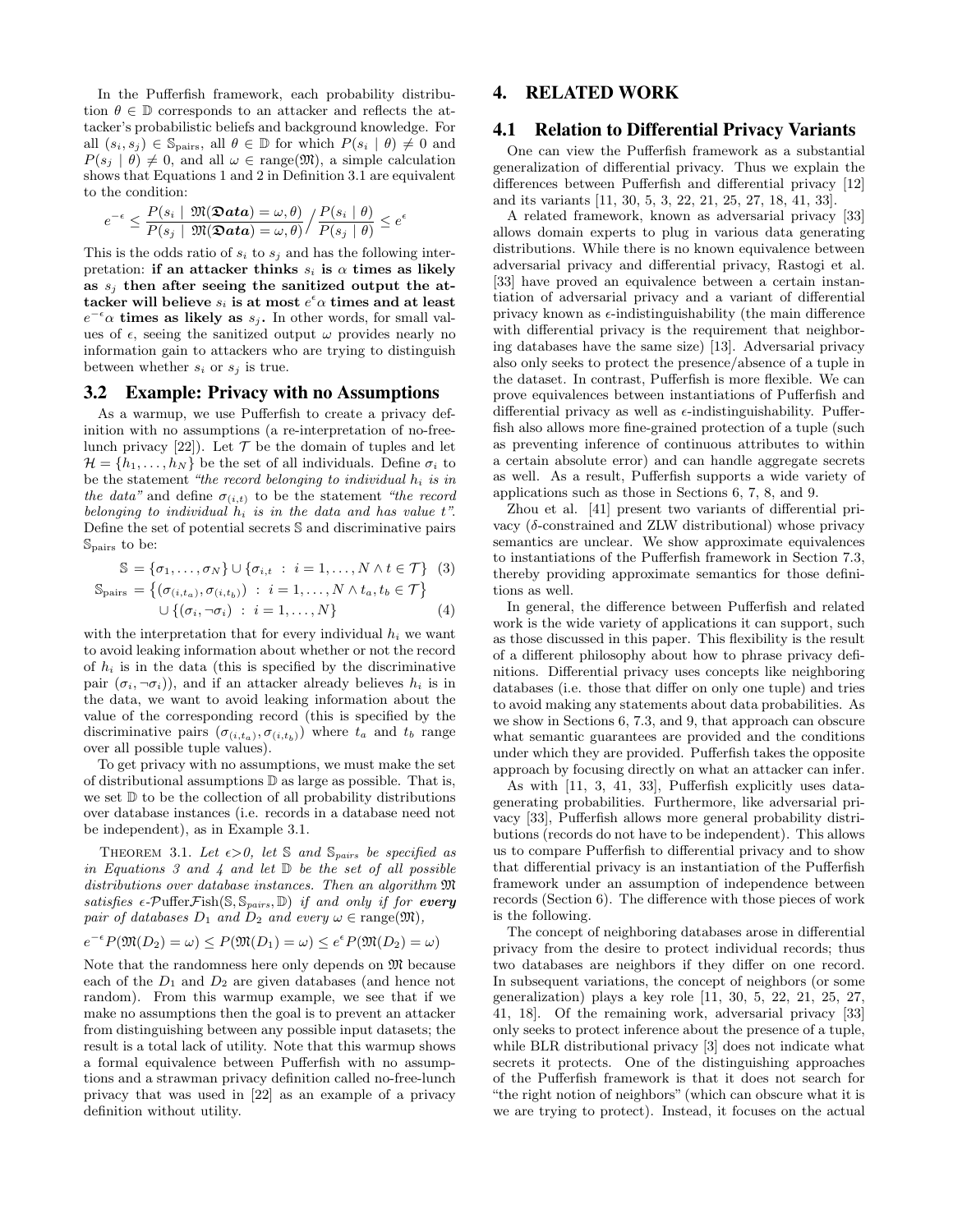secrets to be protected S and how they are to be protected via the discriminative pairs Spairs.

The combination of distributional assumptions and allowing explicit (and arbitrary) choices of what to protect give Pufferfish its flexibility and allow the applications described in this paper.

# 4.2 Relationship to Other Work

Other privacy frameworks also exist. A large class, of which  $k$ -anonymity [\[34\]](#page-11-20) is perhaps the most well known, are known as syntactic methods because they are mainly concerned with the syntactic form of the outputs  $\omega \in \text{range}(\mathfrak{M})$ rather than the probabilities that govern the relationship between inputs to outputs:  $P(\mathfrak{M}(D_i) = \omega)$ . Because of this, the resulting privacy definitions tend to be less secure and are often subject to new kinds of attacks (see the surveys [\[6,](#page-11-21) [16,](#page-11-22) [1\]](#page-11-23) for more details). It is also often not clear what data assumptions those definitions are making.

The protection of aggregate information gets less attention than the problem of protecting individual records. The protection of aggregates is most relevant to business data where aggregates reflect different kinds of business secrets. Much of the work in this area is called knowledge hiding and focuses on hiding association rules, frequent itemsets, and classification rules (e.g., [\[9,](#page-11-24) [7,](#page-11-25) [31,](#page-11-26) [38,](#page-11-27) [37,](#page-11-28) [28,](#page-11-29) [8,](#page-11-30) [2,](#page-11-31) [39,](#page-11-32) [10,](#page-11-33) [36,](#page-11-34) [29\]](#page-11-35)) that are deemed to be sensitive. Work in this area generally follows the syntactic paradigm and it is often unclear what rigorous privacy guarantees can be provided or what data assumptions are needed for ensuring privacy.

# <span id="page-4-0"></span>5. PUFFERFISH AND PRIVACY AXIOMS

Research in statistical privacy has been moving away from ad-hoc privacy definitions and towards formal and rigorous privacy definitions. The reason is that rigorous privacy definitions offer the promise of ending the endless cycle of discovering a vulnerability in a privacy definition, proposing a fix, finding a vulnerability in the "fixed" version, etc. (see [\[6\]](#page-11-21) for some examples).

To this end, recent research has started examining the properties that privacy definitions need to have [\[21,](#page-11-8) [20\]](#page-11-9). Modern design guidelines for privacy definitions include 2 fundamental axioms known as transformation invariance and convexity [\[20\]](#page-11-9). While the ideas contained in the axioms have been accepted by the privacy community for a long time, only recently has there been an insistence that privacy definitions actually satisfy them (in fact, many of the vulnerabilities associated with definitions such as k-anonymity are a direct result of not satisfying those axioms [\[24\]](#page-11-36)).

In this section we show that every privacy definition in the Pufferfish framework satisfies both fundamental axioms, thus ensuring that it satisfies modern design guidelines.

The axioms are:

AXIOM 5.1. (Transformation Invariance [\[20\]](#page-11-9)). If an algorithm M satisfies a privacy definition and A is any algorithm such that (1) its domain contains the range of  $\mathfrak{M}$  and (2) its random bits (if any) are statistically independent from the random bits (if any) of  $\mathfrak{M}$ , then the algorithm  $A \circ \mathfrak{M}$ , which first runs M on the data and then runs A on the output should also satisfy the same privacy definition.

The justification for the transformation invariance axiom is that  $A$  is an algorithm whose only input is the output of M and so it simulates a data analyst who is performing a

statistical analysis using the output of M; thus it would be strange if a privacy definition implied the output  $\omega$  of  $\mathfrak{M}$ was safe to release, but the results of the statistical analysis on this output  $\omega$  were not (many existing privacy definitions fail to satisfy this property [\[20\]](#page-11-9)).

AXIOM 5.2 (CONVEXITY [\[20\]](#page-11-9)). If  $\mathfrak{M}_1$  and  $\mathfrak{M}_2$  satisfy a privacy definition, and  $p \in [0,1]$ , then the algorithm  $\mathfrak{M}^p$ which runs  $\mathfrak{M}_1$  with probability p and  $\mathfrak{M}_2$  with probability  $1-p$  should also satisfy the privacy definition.

The convexity axiom says that a data curator is allowed to choose any algorithm  $\mathfrak{M}$  that satisfies the curator's chosen privacy definition and that this choice can be randomized (thus adding further uncertainty into the creation of sanitized data). Again, most proposed existing privacy definitions fail to satisfy this property.

The following theorem confirms that the Pufferfish framework satisfies modern privacy design guidelines.

THEOREM 5.1. For every S,  $\mathbb{S}_{pairs}$ , D, and  $\epsilon > 0$ , the privacy definition  $\epsilon\text{-}\mathcal{P} \text{uffer}\mathcal{F} \text{ish}(\mathbb{S}, \mathbb{S}_{pairs},\mathbb{D})$  satisfies the axioms of convexity and transformation invariance.

# <span id="page-4-1"></span>6. PUFFERFISH ANALYSIS OF DIFFEREN-TIAL PRIVACY

Differential privacy [\[12\]](#page-11-6) is a state of the art privacy definition which has been very influential in modern privacy research. It is formally defined as:

DEFINITION 6.1 (DIFFERENTIAL PRIVACY [\[12\]](#page-11-6)). Given a privacy parameter  $\epsilon > 0$ , an algorithm  $\mathfrak{M}$  satisfies  $\epsilon$ differential privacy if for all  $\omega \in \text{range}(\mathfrak{M})$  and all pairs of datasets  $D_i$  and  $D_j$  that differ on the presence of one tuple (i.e.  $D_i$  can be derived from  $D_i$  by either adding or deleting exactly one tuple), the following holds:

$$
P(\mathfrak{M}(D_i) = \omega) \le e^{\epsilon} P(\mathfrak{M}(D_j) = \omega)
$$

where the probability only depends on the randomness in M.

This definition has several interpretations: (1) for small  $\epsilon$ , changing the value of any tuple is unlikely to change the output of  $\mathfrak{M}$ ; (2) an attacker who knows all but one tuples will not learn much about the remaining tuple.

Because neither the definition of differential privacy nor its interpretations mentioned any data-generating distributions, many believed that it was applicable to any setting and that it made no assumptions about the data. These misconceptions were challenged in recent work [\[18,](#page-11-16) [22\]](#page-11-4).

With the Pufferfish framework, we can address these claims in a more precise manner. We can answer questions such as: for what data evolution scenarios  $\mathbb{D}$  is  $\epsilon$ -differential privacy equal to the privacy definition  $\epsilon$ -PufferFish(S, S<sub>pairs</sub>, D)?. We will see that the appropriate D requires independence be-tween records<sup>[5](#page-4-2)</sup>, thus formalizing the claim that differential privacy assumes tuple independence.

We will do this by formulating a probabilistic model of record independence to define the data evolution scenarios  $\mathbb D$ . With this choice of  $\mathbb D$  we show that  $\epsilon$ -differential privacy is an instantiation of the Pufferfish framework (The-orem [6.1\)](#page-5-1). We also show that if  $D$  contains distributions

<span id="page-4-2"></span><sup>&</sup>lt;sup>5</sup>i.e. the assumption (depending on the application) of independence between medical records, edges in a social network, queries in a search log, etc.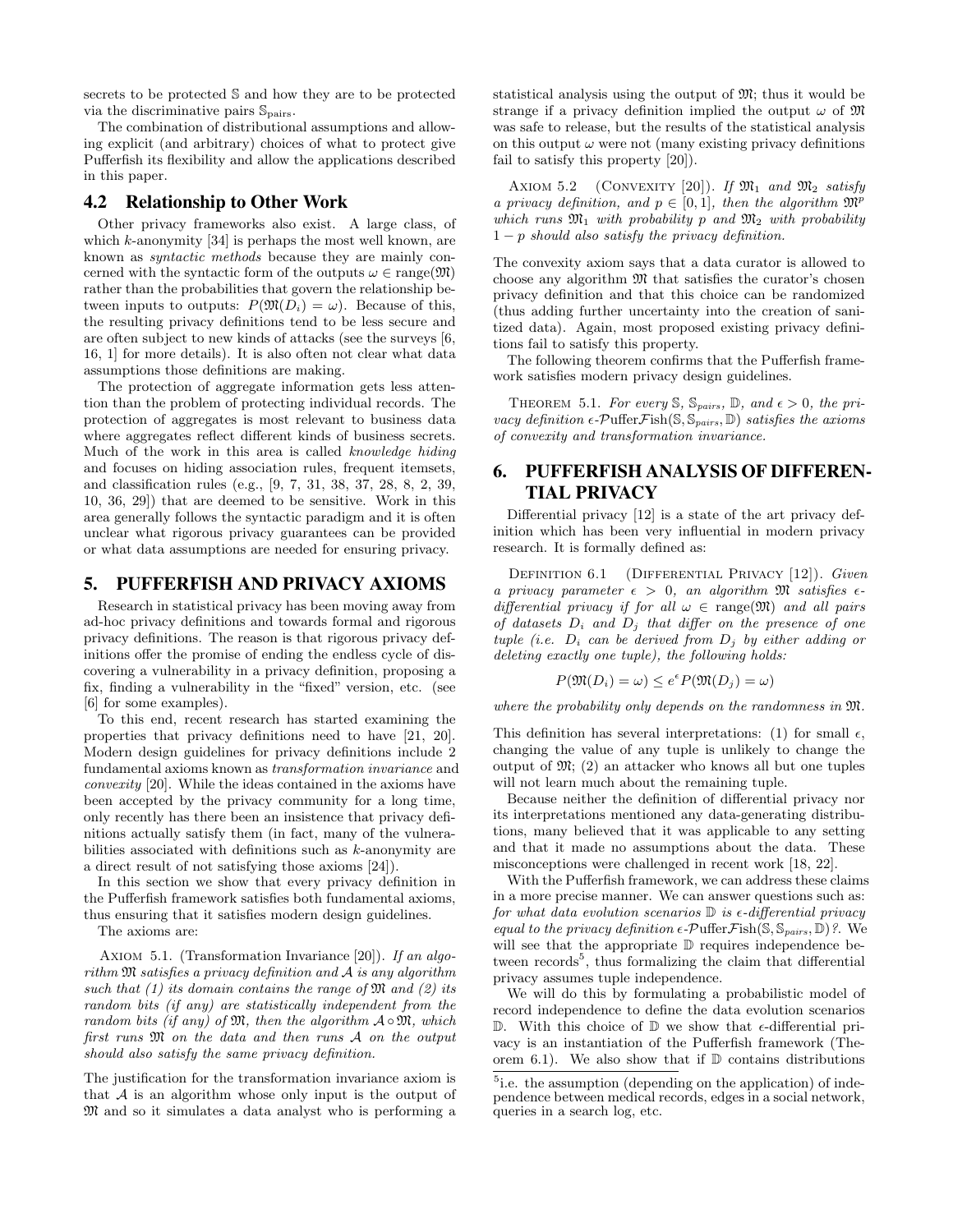with correlated records then the resulting Pufferfish instantiation is strictly stronger than  $\epsilon$ -differential privacy (Theorem [6.2\)](#page-5-2); alternatively, under correlations between records,  $\epsilon$ -differential privacy is not strong enough to guarantee that the changes in attacker's beliefs (viz. the semantic guarantees represented by the odds ratio in Section [3.1\)](#page-2-6) are bounded by a factor of  $e^{\epsilon}$  (hence the bounds on an attacker's inference that result from uses of  $\epsilon$ -differential privacy degrade under correlations).

To proceed, we must first specify the potential secrets S and discriminative pairs  $\mathbb{S}_{\text{pairs}}$ . Let  $\mathcal T$  be the domain of tuples. Let  $\mathcal{H} = \{h_1, h_2, \ldots, h_N\}$  be the set of all individuals in a population of size N. Define  $\sigma_i$  to be the statement  $r_i \in \text{records}(\mathbf{\mathfrak{Data}})$  (i.e. "record  $r_i$  belonging to individual h<sub>i</sub> is in the data") and let  $\sigma_{(i,t)}$  be the statement  $r_i \in \text{records}(\mathbf{\mathfrak{Data}}) \land r_i = t$  (i.e. "record  $r_i$  belonging to individual  $h_i$  has value t and is in the data"). Let

<span id="page-5-4"></span>
$$
\mathbb{S} = \{ \sigma_{(i,t)} : h_i \in \mathcal{H}, t \in \mathcal{T} \} \cup \{ \neg \sigma_i : h_i \in \mathcal{H} \} (5)
$$

$$
\mathbb{S}_{\text{pairs}} = \{ (\sigma_{(i,t)}, \neg \sigma_i) : h_i \in \mathcal{H}, t \in \mathcal{T} \}
$$
 (6)

Thus for any individual  $h_i$  in the population  $H$  and any possible tuple value  $t \in \mathcal{T}$ , the goal is to prevent an attacker from distinguishing whether the record  $r_i$  belonging to  $h_i$ is in the data and has value  $t$  vs. the data has no record about individual  $h_i$  (this is our mathematical translation of the goals in [\[12\]](#page-11-6)).

For the probabilistic model, suppose each individual  $h_i$  is associated with distributions  $\pi_i$  and  $f_i$  in the following roles:

- The probability that record  $r_i$  belonging to individual  $h_i$ is in the data is  $P(r_i \in \text{records}(\mathcal{D}ata)) \equiv P(\sigma_i) = \pi_i$ .
- $P(r_i = t \mid r_i \in \text{records}(\mathbf{\mathfrak{Data}})) \equiv P(\sigma_{(i,t)} \mid \sigma_i) = f_i(t)$

With this notation, the model is:

<span id="page-5-3"></span>
$$
\theta \equiv \{\pi_1, \ldots, \pi_N, f_1, \ldots, f_N\} \tag{7}
$$

$$
P(\mathbf{\mathfrak{Data}} \mid \theta) = \prod_{r_i \in \text{records}(\mathbf{\mathfrak{Data}})} f_i(r_i) \pi_i \prod_{r_j \notin \text{records}(\mathbf{\mathfrak{Data}})} (1 - \pi_j)
$$

In other words, the presence/absence/record-value of each individual is independent of the presence/absence/recordvalues of other individuals. We set D to be the set of all possible probability distributions of the form given in Equa-tion [7](#page-5-3) (i.e. for all possible choices of the  $\pi_i$  and  $f_i$ ).

The following theorem says that under this probabilistic model,  $\epsilon$ -differential privacy becomes an instantiation of the Pufferfish framework.

<span id="page-5-1"></span>THEOREM 6.1. Let  $\mathbb S$  and  $\mathbb S_{pairs}$  be defined as in Equations [5](#page-5-4) and [6.](#page-5-4) Let  $\mathbb{D}^*$  be the set of all distributions of the form specified in Equation [7.](#page-5-3) With these choices,  $\epsilon$ -differential privacy is equivalent to  $\epsilon$ -PufferFish(S, S<sub>pairs</sub>, D<sup>\*</sup>).

The following theorem says that if we have any correlations between records, then some differentially private algorithms leak more information than is allowable (under the odds ratio semantics in Section [3.1\)](#page-2-6), in which case an attacker's posterior beliefs may differ significantly from the prior beliefs depending on the strength of the correlation.

THEOREM 6.2. Let  $\mathcal S$  and  $\mathcal S_{pairs}$  be defined as in Equations [5](#page-5-4) and [6.](#page-5-4) Let  $\mathbb{D}^*$  be the set of all distributions of the form specified in Equation [7.](#page-5-3) If we choose the data evolution scenarios  $\mathbb{D}_{other}$  such that  $\mathbb{D}_{other} \not\subseteq \mathbb{D}^*$  then  $\epsilon$ -differential privacy is not equivalent to  $\epsilon$ -PufferFish $(\mathbb{S}, \mathbb{S}_{pairs}, \mathbb{D}_{other})$  (i.e.

with the same  $\epsilon$ -parameter) and hence does not bound the odds-ratio to the interval  $[e^{-\epsilon}, e^{\epsilon}]$ .

Similar results can be shown for  $\epsilon$ -indistinguishability (defined in [\[13\]](#page-11-19)).

# <span id="page-5-0"></span>7. CONTINUOUS ATTRIBUTES AND AG-GREGATE SECRETS

One of the difficult problems in privacy-preserving data publishing is protecting the values of continuous variables that are not a priori bounded or which are bounded but can take very large values (such as income). For example, many algorithms for differential privacy do not work in the first case (i.e. no a priori bound) [\[13\]](#page-11-19) and provide poor utility in the second case.

In this section we use the Pufferfish framework to provide a solution to this problem (Section [7.1\)](#page-5-5). This application shows the importance of specifying discriminative pairs Spairs. We then show how this solution can be used to protect aggregate secrets (Section [7.2\)](#page-6-1). Finally, we use Pufferfish to provide approximate privacy semantics for  $\delta$ -constrained  $\alpha$ -differential privacy [\[41\]](#page-11-17) and ZLW distributional privacy [\[41\]](#page-11-17) (Section [7.3\)](#page-6-0); those two definitions were also designed for continuous attributes but their semantic guarantees and conditions under which those guarantees hold were not clear.

#### <span id="page-5-5"></span>7.1 Protecting Continuous Attributes

As we saw in Section [6,](#page-4-1) differential privacy is designed to make it difficult to distinguish between the case when an individual's record was included in the data with value t or whether it was not in the data at all. This has to be true whether  $t = 1$  or  $t = 1,000,000$  (e.g., in the case where the tuple domain  $\mathcal{T} = [0, 10^6]$ . To account for the possibility that the record of one individual could dominate an aggregate statistic such as  $SUM(t)$ , an algorithm such as the Laplace mechanism [\[12\]](#page-11-6) needs to add noise with standard deviation proportional to  $10^6$  in order to satisfy differential privacy (thus potentially masking out the signal in the data).

If this loss of utility is unacceptable, the data curator may want to relax privacy by stating requirements such as (1) an attacker should not be able to infer any individual's salary to within an absolute error of less than 1, 000, or (2) an attacker should not be able to infer any individual's salary to within a relative error of 10%. Both of these requirements can be handled in the Pufferfish framework.

#### <span id="page-5-7"></span>*7.1.1 Privacy via Absolute Error*

For ease of explanation, suppose that records belonging to individuals  $h_1, \ldots, h_n$  are known to be in the data and suppose the data curator only collects an individual's income so that the domain of tuples is  $\mathbb{R}^+$ , the set of nonnegative real numbers (hence the domain is an unbounded set). If we are interested in preventing inference about income that is within absolute error  $k$ , then we can proceed as follows. Let  $\sigma_{i,[x-k,x+k)}$  be the statement "the income of individual  $h_i$  is in the range  $[x - k, x + k]$ ". Define

<span id="page-5-6"></span>
$$
\mathbb{S} = \{ \sigma_{i, [x-k, x+k)} : i = 1, \dots, n, x \in [0, \infty) \}
$$
 (8)

<span id="page-5-2"></span>We set discriminative pairs to be neighboring intervals (note that the intervals are half-open so that each discriminative pair consists of mutually exclusive statements). With this setting, we are requiring that the attackers should have difficulty in distinguishing between whether someone's income is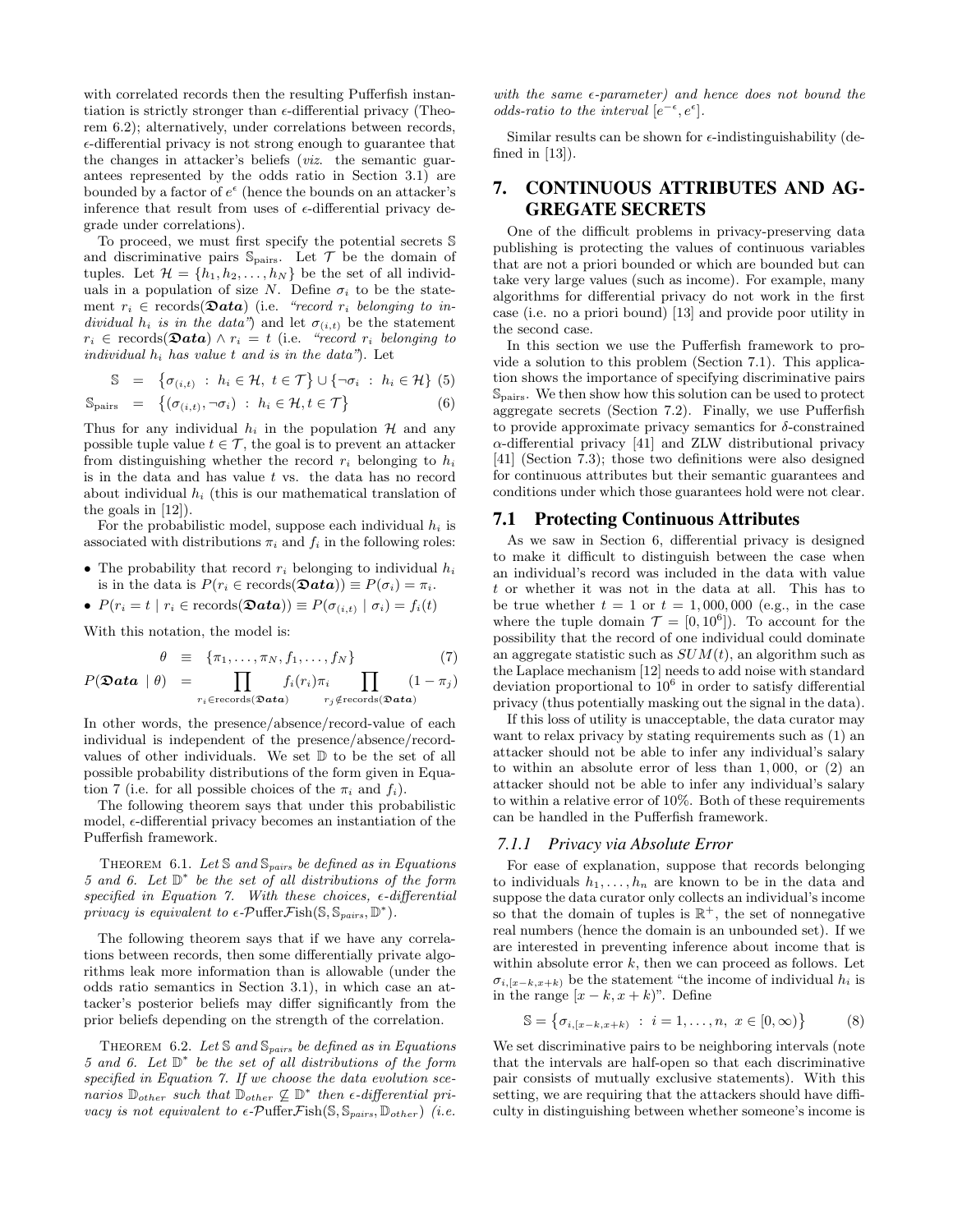between  $y-k$  and  $y+k$  or a neighboring interval  $[y+k, y+3k]$ or  $[y - 3k, y - k]$  thus ensuring that inference to within  $\pm k$ is not possible. Formally,

<span id="page-6-3"></span>
$$
\mathbb{S}_{\text{pairs}} = \left\{ (\sigma_{i,[x-k,x+k)}, \sigma_{i,[x+k,x+3k)}) \; : \; \substack{i=1,\dots,n \\ x \in [0,\infty)} \right\} \tag{9}
$$

We can set the evolution scenarios  $\mathbb D$  to be the set of all probability distributions that assign incomes to individuals  $h_1, \ldots, h_n$  independently. Thus the model is:

<span id="page-6-2"></span>
$$
\theta \equiv [f_1, \dots, f_n] \qquad (10)
$$

$$
P(\mathbf{\mathfrak{Data}} \mid \theta) = \prod_{r_i \in \text{records}(\mathbf{\mathfrak{Data}})} f_i(r_i)
$$

where the interpretation of the probability (as a probability mass function or density function) depends on whether the  $f_i$  are continuous or not. We set  $\mathbb D$  to be all probability distributions of the form given in Equation [10](#page-6-2) (i.e. for all choices of  $f_1, \ldots, f_n$ ).

With the resulting instantiation  $\epsilon$ -PufferFish(S, S<sub>pairs</sub>, D), the following lemma shows that we can answer the query "what is the sum of the salaries" as follows. Let  $t_1, \ldots, t_n$ be the tuple values. Compute  $X + \sum_{i=1}^{n} t_i$  where X is a random variable drawn from the Laplace $(4k/\epsilon)$  distribution with density function  $\frac{\epsilon}{8k}e^{-\epsilon|x|/4k}$ . Note that when the data set size *n* is large, the true average salary  $\frac{\sum_{i=1}^{n} t_i}{n}$  and the noisy average (i.e. this noisy sum divided by  $n$ ) are very close to each other with high probability. In contrast, satisfying differential privacy by adding noise to the sum would require a distribution with infinite variance (i.e. not possible) since there is no upper bound on tuple values; thus the relaxation created using Pufferfish allows more utility while clearly describing the privacy lost (i.e. income is inferable to an absolute error of  $\geq k$  but to no smaller range).

LEMMA 7.1. With  $\mathbb S$  and  $\mathbb S_{pairs}$  defined in Equations [8](#page-5-6) and  $9$  let  $D$  be the set of all probability distributions having the form specified in Equation [10.](#page-6-2) The algorithm  $\mathfrak M$  which returns  $X + \sum_{i=1}^{n} t_i$  where X has density  $\frac{\epsilon}{8k} e^{-\epsilon |x|/4k}$  satisfies  $\epsilon$ -Puffer Fish( $\overline{\mathbb{S}}, \mathbb{S}_{pairs}, \mathbb{D}$ ).

#### <span id="page-6-4"></span>*7.1.2 Privacy via Relative Error*

We can extend these ideas to protect against inference to within a prespecified relative error as well. One way to approach this problem is to choose  $c \in (0,1)$  and define  $\sigma_{i,[\alpha,\gamma]}$  to be the statement that "the income of individual  $h_i$  is in the range  $[cy, y/c]$ ". Thus, for example, to express inference to within 10% we set  $c = 0.1$ . We define the set of potential secrets to be:

$$
\mathbb{S} = \{ \sigma_{i,[cy,y/c)} : i = 1, \dots, n, y > 0 \}
$$

The discriminative pairs are again neighboring intervals. With this setting, we are requiring that the attackers should have difficulty in distinguishing between whether someone's income is in the interval  $[cy, y/c]$  – whose center in terms of geometric mean is  $y -$  or a neighboring interval  $(y/c, y/c<sup>3</sup>)$ or  $(cy, c<sup>3</sup>y)$ , thus limiting the attacker's ability to infer the income to within a factor of c. Formally,

$$
\mathbb{S}_{\text{pairs}} = \left\{ (\sigma_{i, [cy, y/c)}, \sigma_{i, [y/c, y/c^3)} ) \; : \; i = 1, \dots, n, \; y > 0 \right\}
$$

As in the case of absolute error, we can set the evolution scenarios D to be the set of all data-generating distributions that generate records independently (but not necessarily i.i.d.):

<span id="page-6-7"></span>
$$
\theta \equiv [f_1, \dots, f_n] \qquad (11)
$$
\n
$$
P(\mathbf{\mathfrak{Data}} \mid \theta) = \prod_{r_i \in \text{records}(\mathbf{\mathfrak{Data}})} f_i(r_i)
$$

Now note that  $t \in [cy, y/c)$  if and only if  $\log t \in [y +$  $log c, y - log c$  and so protecting y for relative error becomes the same as protecting  $\log y$  for absolute error  $\pm \log c$ . Thus this version of relative error is reduced to the case of absolute error, and so we can protect tuples by applying additive noise to the logarithm, or, equivalently by using multiplicative noise.

#### <span id="page-6-1"></span>7.2 Aggregate Secrets

In this section we discuss how Pufferfish can be used to protect aggregate information (as in business data). The discussion is brief because this is a simple extension of the ideas in Sections [7.1.1](#page-5-7) and [7.1.2;](#page-6-4) yet the discussion is necessary because there is little focus in the literature on rigorous and formal privacy guarantees for business data.<sup>[6](#page-6-5)</sup>

In some cases a business may have a large dataset  $\mathfrak{D}ata =$  $\{r_1, \ldots, r_n\}$  that can be considered to be an i.i.d. sample from some distribution. The business may decide that letting the public learn about this distribution is acceptable. The business may reason as follows: if an attacker had a large dataset generated independently from that distribution, the attacker may learn that distribution and use it to make inferences about the business's own data. For example, the attacker may use the gained knowledge about the true distribution to infer  $\sum_{i=1}^{n} r_i$  up to an additive error of  $O(\sqrt{n})$  with high probability (i.e. sampling error). Thus the business may consider it acceptable to create a data release as long as one cannot infer certain sums to within  $\pm \sqrt{n}$ .

Let  $\mu$  be a metric over datasets. We define  $\sigma_{[\mu,D,\delta]}$  to be the statement that  $\mu(\mathbf{Data}, D) \leq \delta$  and  $\sigma^*_{\lbrack \mu, D, \delta \rbrack}$  to be the statement that  $2\delta \geq \mu(\mathbf{Data}, D) > \delta$ . The set of potential secrets and discriminative pairs could then be defined as:

<span id="page-6-6"></span>
$$
\mathbb{S}_{\delta} = \{ \sigma_{[\mu, D, \delta]} : D \in \mathcal{I} \} \cup \{ \sigma_{[\mu, D, \delta]}^* : D \in \mathcal{I} \} (12)
$$

$$
\mathbb{S}_{\text{pairs}_{\delta}} = \{ (\sigma_{[\mu, D, \delta]}, \sigma_{[\mu, D, \delta]}^{*}) \mid D \in \mathcal{I} \}
$$
\n(13)

where  $\delta$  could be set to  $\sqrt{n}$  and the data evolution scenarios can be the set of all distributions over  $\mathcal I$  in which records are generated i.i.d. or just independently.

Note that one can union the potential secrets in Equations [12](#page-6-6) and [8](#page-5-6) and union the discriminative pairs in Equations [13](#page-6-6) and [9](#page-6-3) to protect both aggregate information and secrets about individuals.

#### <span id="page-6-0"></span>7.3  $\delta$ -Constrained and Distributional Privacy

Zhou et al. [\[41\]](#page-11-17) also proposed two privacy definitions that can be used with continuous variables. Those definitions were introduced solely for the study of utility and their precise privacy semantics (i.e. what inferences do they protect against) were not explained nor explored. As with differential privacy, they are phrased in terms of databases that should be indistinguishable. As a result the privacy guarantees and conditions under which they hold are not clear. We show an approximate equivalence between those privacy definitions and instantiations of Pufferfish, so that the Pufferfish framework (approximately) subsumes those definitions

<span id="page-6-5"></span> ${}^{6}$ Even nonrigorous approaches are rare for business data.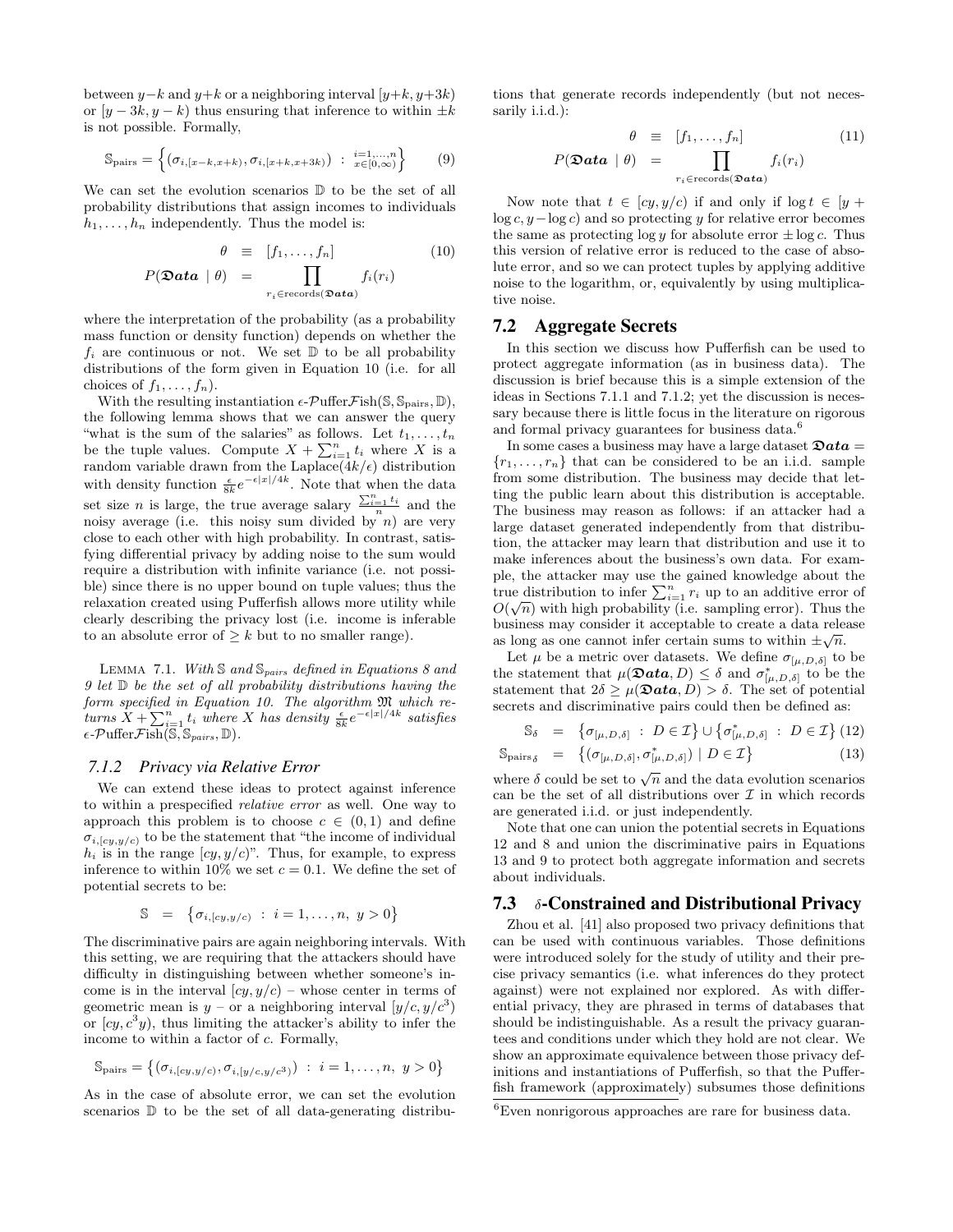and gives them clearer privacy semantics. We start with those definitions:

DEFINITION 7.1. (Constrained and ZLW-Distributional Pri-vacy [\[41\]](#page-11-17)) Let  $\mu$  be a metric and let  $\delta > 0$  and  $\epsilon > 0$  be constants. Let  $\mathfrak{M}$  be an algorithm. For all  $\omega \in \text{range}(\mathfrak{M})$ , if the following constraints hold

$$
e^{-\epsilon}P(\mathfrak{M}(D_2) = \omega) \le P(\mathfrak{M}(D_1) = \omega) \le e^{\epsilon}P(\mathfrak{M}(D_2) = \omega)
$$

- whenever  $D_1$  and  $D_2$  differ on the value of 1 tuple and  $\mu(D_1, D_2) \leq \delta$  then algorithm M satisfies  $\delta$ -constrained  $\epsilon$ -differential privacy.
- If those conditions hold when  $(1)$   $D_1$  and  $D_2$  belong to a prespecified countable subset  $S \subset \mathcal{I}$  and  $(2) \mu(D_1, D_2) < \delta$ and (3)  $D_1 \cap D_2 \neq 0$  then algorithm M satisfies ZLW  $(\epsilon, \delta)$ -distributional privacy<sup>[7](#page-7-1)</sup>.

First, note that  $\delta$ -constrained  $\epsilon$ -differential privacy with metric  $\mu$  is equal to ZLW  $(\epsilon, \delta^*)$ -distributional privacy with a properly chosen metric  $\mu^*$  that combines Hamming distance with the metric  $\mu$ , an appropriate choice of  $\delta^*$ , and setting  $S = \mathcal{I}$ . Thus, we can focus only on ZLW distributional privacy. Second, the condition  $D_1 \cap D_2 = \emptyset$  is also not necessary since it can also be achieved by proper choice of metric (we therefore drop this condition to increase generality). Third, it is not clear what (if any) privacy semantics are produced by the condition  $D_1, D_2 \in S$ . Thus we remove this condition (i.e. set  $S = \mathcal{I}$ ) and use Pufferfish to provide approximate semantics to the resulting definition:

DEFINITION 7.2. (Modified ZLW-Privacy). Let  $\mu$  be a metric and let  $\delta > 0$  and  $\epsilon > 0$  be constants. An algorithm  $\mathfrak M$  satisfies  $(\epsilon, \delta)$ -modified ZLW privacy if for every  $\omega \in \text{range}(\mathfrak{M})$  and every pair of databases  $D_1$ ,  $D_2$  such that  $\mu(D_1, D_2) \leq \delta$ , the following conditions hold:

$$
e^{-\epsilon}P(\mathfrak{M}(D_2) = \omega) \le P(\mathfrak{M}(D_1) = \omega) \le e^{\epsilon}P(\mathfrak{M}(D_2) = \omega)
$$

The approximate equivalence (subject to a mild condition on  $\mu$ ) to a Pufferfish instantiation is the following:

THEOREM 7.1. Let  $\mu$  be a metric over database instances such that whenever  $\mu(D_1, D_2) \leq \delta$  there exists a  $D^* \in \mathcal{I}$ with  $\mu(D_1, D^*) \leq \delta$  and  $\mu(D_2, D^*) > \delta$ . Let  $\epsilon > 0$  and  $\delta > 0$ . Set  $\mathbb{S}_{\delta}$  as in Equation [12](#page-6-6) and  $\mathbb{S}_{pairs_{\delta}}$  as in Equation [13.](#page-6-6) Define  $D$  to be the set of distributions over dataset instances with n records where record values are independent (e.g., all distributions of the form given in Equation [11\)](#page-6-7). If  $\overline{\mathfrak{M}}$  satisfies  $\epsilon$ -Puffer Fish $(\mathbb{S}_{\delta}, \mathbb{S}_{pairs_{\delta}}, \mathbb{D})$  then it also satisfies  $(\epsilon, \delta)$ -modified ZLW privacy; conversely, if  $\mathfrak{M}$  satisfies  $(\epsilon, \delta)$ -modified ZLW privacy then it satisfies the definition  $4\epsilon\text{-}\mathcal{P}$ uffer $\mathcal{F}$ ish $(\mathbb{S}_{\delta}, \mathbb{S}_{pairs_{\delta}}, \mathbb{D})$  (i.e. up to a four-fold degradation of semantic guarantees in terms of odds-ratio).

Thus although the precise privacy semantics of the ZLW privacy definitions [\[41\]](#page-11-17) are unknown, the ideas discussed in Sections [7.1.1,](#page-5-7) [7.1.2,](#page-6-4) and [7.2](#page-6-1) combined with Theorem [7.1](#page-7-3) show that the Pufferfish framework can give the ZLW privacy definitions some approximate semantics in terms of an odds-ratio bound of 4e when protecting secrets about a database to within absolute error (as defined by the metric  $\mu$ ) of  $\pm \delta$ .

# <span id="page-7-0"></span>8. COMPOSITION

Given a privacy definition, the notion of *composition* [\[17\]](#page-11-7) refers to the degradation of privacy due to two independent data releases. For example, Alice may choose two algorithms  $\mathfrak{M}_1$  and  $\mathfrak{M}_2$  (whose random bits are independent of each other), run both on the same data and publish both results. Alternatively, Alice and Bob may have overlapping datasets; they can each run an algorithm  $\mathfrak{M}_{Alice}$  and  $\mathfrak{M}_{Bob}$  (possibly satisfying different privacy definitions) on their own dataset and output the result. It is known that privacy can degrade in those instances. For example, two independent releases of k-anonymous tables can lead to a privacy breach [\[17\]](#page-11-7). Also, a differentially private release combined with a release of deterministic statistics can also lead to a breach [\[22\]](#page-11-4). On the other hand, differential privacy composes well with itself: if Alice uses an  $\epsilon_1$ -differentially private algorithm and Bob uses an  $\epsilon_2$ -differentially private algorithm, the result (from an attacker's perspective) is the same as if Alice and Bob pooled their data and used an  $(\epsilon_1 + \epsilon_2)$ -differentially private algorithm.

Properly handling multiple data releases requires a mixture of policy and technological solutions. If Alice is planning multiple data releases, Alice needs to account for information leaked by her prior data releases. If Alice and Bob are planning to release sanitized data, they need to coordinate their efforts if their raw data are correlated. That is, they need to agree on a technological solution that guarantees that the combination of their data releases will not breach privacy.

# 8.1 Pufferfish View of Composition

Since the Pufferfish framework provides a wide variety of privacy definitions, it allows us to study composition more generally. The key point is that, as before, we need to specify probabilistic assumptions about how datasets are related.

<span id="page-7-3"></span>Suppose Alice has a dataset  $\mathfrak{D}ata_{Alice}$  and Bob has a dataset  $\mathfrak{D}ata_{Bob}$ . Alice announces that she will use a privacy definition  $\mathcal{P}\text{uffer}\mathcal{F}\text{ish}(\mathbb{S},\mathbb{S}_{\text{pairs}},\mathbb{D})$  to publish a sanitized version of her data and Bob announces that he will use a privacy definition  $\mathfrak{P}\mathfrak{r}$  is (which need not belong to the Pufferfish framework). Alice would like to examine the consequences to privacy that can occur when they both release sanitized data using their chosen privacy definitions.

In order for Alice to study how her privacy definition composes with possible data releases from Bob, she needs to consider all the different plausible relationships between her dataset and Bob's dataset. Thus she also needs to specify a set Cond of conditional probability distributions of Bob's data given her own.<sup>[9](#page-7-4)</sup> Each  $\phi \in \mathcal{C}$  ond specifies a conditional probability distribution  $P(\mathfrak{D}ata_{\text{Bob}} = D' | \mathfrak{D}ata_{\text{Alice}} =$ D,  $\phi$ ). The distributions  $\phi \in \mathcal{C}$  and  $\theta \in \mathbb{D}$  combine to form a joint distribution:

$$
P(\mathfrak{D}ata_{\text{Bob}} \wedge \mathfrak{D}ata_{\text{Alice}} \mid \phi, \theta) = P(\mathfrak{D}ata_{\text{Bob}} \mid \mathfrak{D}ata_{\text{Alice}}, \phi)P(\mathfrak{D}ata_{\text{Alice}} \mid \theta)
$$

Alice can then reason as follows. For the moment, suppose Bob has already chosen to apply an algorithm A to his data. Alice can study the effect of releasing the output of  $\mathfrak{M}(\mathfrak{D}ata_{\text{Alice}})$  by considering the distributions in  $\theta \in \mathbb{D}$  and

<span id="page-7-1"></span><sup>7</sup>We use the prefix ZLW to distinguish it from the distributional privacy definition introduced in [\[3\]](#page-11-14).

<span id="page-7-2"></span><sup>&</sup>lt;sup>8</sup>This condition is achieved, for example, by the  $L_1$  norm,  $L_2$  norm, etc. as long as  $\delta$  is less than the radius of  $\mathcal{I}$ .

<span id="page-7-4"></span><sup>&</sup>lt;sup>9</sup>Thus we decompose the joint distribution of  $\mathfrak{D}ata_{Alice}$  and  $\mathfrak{D}ata_{Bob}$  into the marginal distribution of  $\mathfrak{D}ata_{Alice}$  and the conditional distribution of  $\mathfrak{D}ata_{Bob}$  given  $\mathfrak{D}ata_{Alice}$ .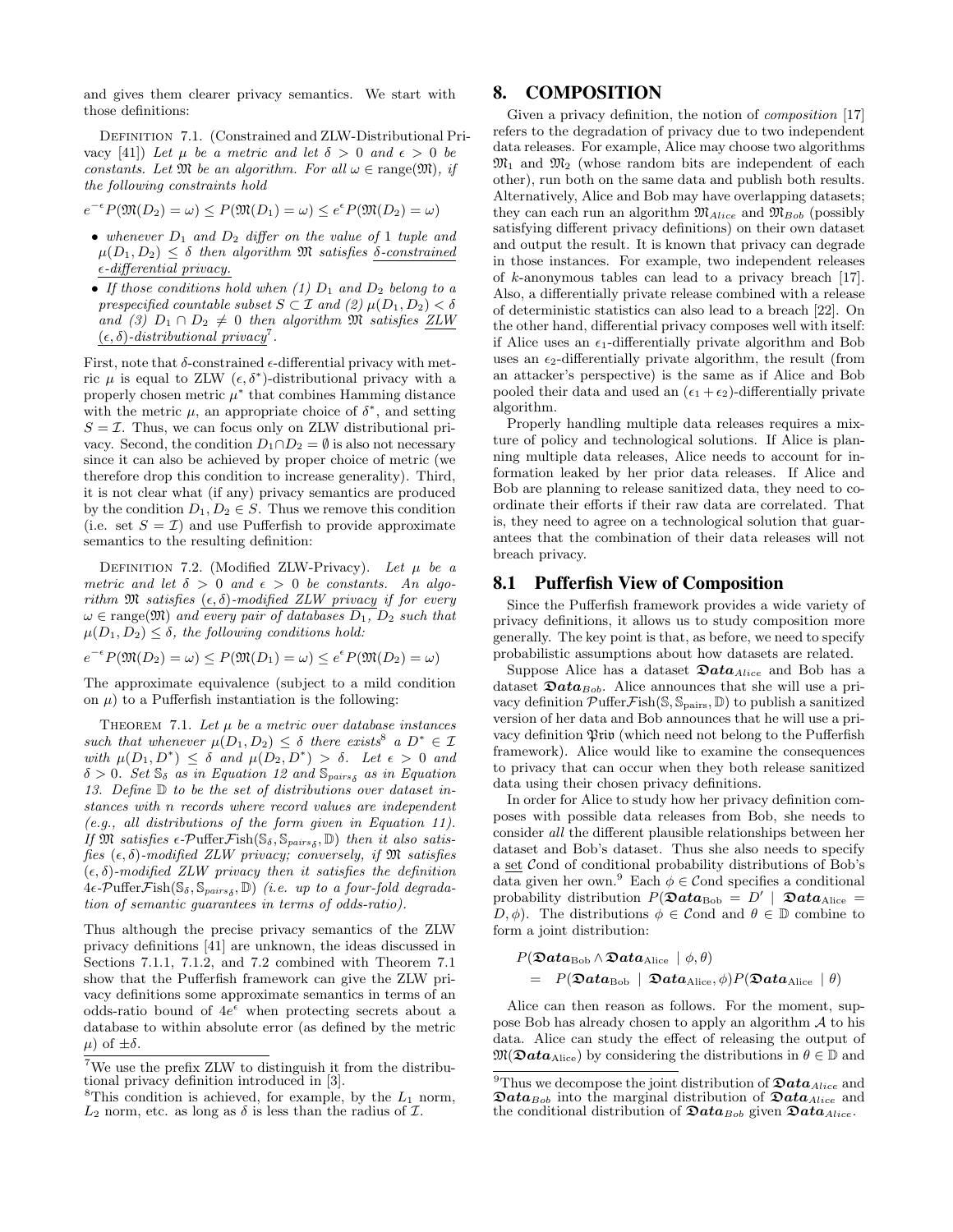$\phi \in \mathcal{C}$  ond. Simulating an adversary's reasoning, for each  $(s_i, s_j) \in \mathbb{S}_{\text{pairs}}, \omega \in \text{range}(\mathfrak{M}), \omega^* \in \text{range}(\mathcal{A}), \text{ she derives:}$ 

<span id="page-8-0"></span>
$$
P(\mathcal{A}(\mathfrak{Data}_{Bob}) = \omega^* \wedge \mathfrak{M}(\mathfrak{Data}_{Alice}) = \omega \mid s_i, \phi, \theta)
$$
  
= 
$$
\int \begin{pmatrix} P(\mathfrak{M}(D) = \omega) P(\mathfrak{Data}_{Alice} = D) \mid s_i, \theta) \\ \times E[P(\mathcal{A}(\mathfrak{Data}_{Bob}) = \omega^*) \mid \mathfrak{Data}_{Alice} = D, \phi] \end{pmatrix} dD \quad (14)
$$

where,  $E[P(A(\mathfrak{Data}_{Bob}) = \omega^*) | \mathfrak{Data}_{Alice} = D, \phi]$ 

$$
= \int P\big(\mathcal{A}(D') = \omega^*\big) P\left(\mathfrak{D}ata_{\text{Bob}} = D'\vert \mathfrak{D}ata_{\text{Alice}} = D, \phi\right) dD'
$$

is the averaged conditional probability (using distribution  $\phi \in \mathcal{C}$  ond) of seeing Bob's sanitized output  $\omega^*$  given that Alice's dataset is D.

The significance of Equation [14](#page-8-0) is that an attacker who uses the distributions  $\theta \in \mathbb{D}$  and  $\phi \in \mathcal{C}$  ond to reason about the joint data release would reason in the exact same way in an alternate universe in which Bob releases nothing and Alice releases information about her dataset using an algorithm  $\mathfrak{M}^{\star}_{\phi,A,\mathfrak{M}}$  with range $(\mathfrak{M})\times \text{range}(\mathcal{A})$  and which outputs the pair  $(\omega, \omega^*)$  with probability  $P[\mathfrak{M}^\star_{\phi, \mathcal{A}, \mathfrak{M}}(D) = (\omega, \omega^*)] =$  $P(\mathfrak{M}(D) = \omega) E\big[P(\mathcal{A}(\mathfrak{Data}_{Bob}) = \omega^*) \vert \mathfrak{Data}_{\mathrm{Alice}} = D, \phi\big].$ Thus to study the privacy properties of this joint data release, Alice only needs to study the algorithms of the form  $\mathfrak{M}_{\phi,A,\mathfrak{M}}^{\star}$  (for all choices of  $\phi \in \mathcal{C}$  ond, all  $\mathfrak{M}$  satisfying her privacy definition, and all A satisfying Bob's privacy definition). In particular, she can ask when  $\mathfrak{M}^{\star}_{\phi,A,\mathfrak{M}}$  (for all choices of  $\phi$ ,  $\mathfrak{M}, \mathcal{A}$ ) satisfies  $\epsilon'$ -Puffer Fish( $\mathfrak{S}, \mathfrak{S}_{\text{pairs}}$ ,  $\mathbb{D}$ ) (i.e. her privacy definition with a different privacy parameter  $\epsilon'$ ).

# 8.2 Self-composition

In this section, we study a special case of the discussion in the previous section. We call this special case selfcomposition. This is a helpful property for privacy definitions to have since it is useful in the design of algorithms. In self-composition, Alice plans multiple independent releases of her own data (i.e. the Alice and Bob from the previous section are the same person, and Cond consists of the trivial conditional probability where  $P(\mathfrak{Data}_{Bob} =$  $D | \mathfrak{Data}_{Alice} = D) = 1$ .

Thus, Alice has a dataset  $\mathfrak{D}ata$ , announces a privacy definition  $\epsilon$ -PufferFish(S, S<sub>pairs</sub>, D) and chooses two algorithms  $\mathfrak{M}_1$  and  $\mathfrak{M}_2$  (with independent sources of randomness) that satisfy this definition. Alice computes  $\omega_1 = \mathfrak{M}_1(\mathfrak{D}ata)$  and  $\omega_2 = \mathfrak{M}_2(\mathfrak{D}ata)$  and releases the sanitized output  $(\omega_1, \omega_2)$ to the public.

From the previous section, we see that this is the same as if Alice had used an algorithm  $\mathfrak{M}^*_{\mathfrak{M}_1,\mathfrak{M}_2}$  whose range equals  $\mathrm{range}(\mathfrak{M}_1)\times\mathrm{range}(\mathfrak{M}_2)$  and with the probabilistic behavior  $P[\mathfrak{M}^*_{\mathfrak{M}_1,\mathfrak{M}_2}(D) = (\omega_1,\omega_2)] = P(\mathfrak{M}_1(D) = \omega_1)P(\mathfrak{M}_2(D) =$  $\omega_2$ ). Ideally,  $\mathfrak{M}^*_{\mathfrak{M}_1,\mathfrak{M}_2}$  still satisfies Alice's chosen instantiation of the Pufferfish framework with some privacy parameter  $\epsilon'$ . This brings up the notion of linear self-composition:

DEFINITION 8.1. (Linear Self-composition). We say that  $\mathcal{P}\text{uffer}\mathcal{F}\text{ish}(\mathbb{S}, \mathbb{S}_{pairs}, \mathbb{D})$  self-composes linearly if  $\forall \epsilon_1, \epsilon_2 > 0$ , all  $\mathfrak{M}_1$  satisfying  $\epsilon_1$ -PufferFish(S, S<sub>pairs</sub>, D) and all  $\mathfrak{M}_2$  satisfying  $\epsilon_2$ -PufferFish(S, S<sub>pairs</sub>, D), the algorithm  $\mathfrak{M}^*_{\mathfrak{M}_1,\mathfrak{M}_2}$  satisfies  $(\epsilon_1 + \epsilon_2)$ -PufferFish(S, S<sub>pairs</sub>, D), where  $\mathfrak{M}^*_{\mathfrak{M}_1, \mathfrak{M}_2}$  is the  $algorithm \ with \ range(\mathfrak{M}_{\mathfrak{M}_1,\mathfrak{M}_2}) = range(\mathfrak{M}_1) \times range(\mathfrak{M}_2)$ such that for all  $D \in \mathcal{I}, P \big[ \mathfrak{M}^*_{\mathfrak{M}_1, \mathfrak{M}_2}(D) = (\omega_1, \omega_2) \big] =$  $P[\mathfrak{M}_1(D) = \omega_1] P[\mathfrak{M}_2(D) = \omega_2]$ 

Linear self-composition is useful for algorithm design because it allows Alice to split a complicated algorithm  $\mathfrak{M}$  into a collection of simpler algorithms  $\mathfrak{M}_1, \ldots, \mathfrak{M}_k$  and allocate her overall privacy budget  $\epsilon$  among them [\[26\]](#page-11-37).

#### *8.2.1 Sufficient conditions for self-composition*

In general, not all instantiations of the Pufferfish framework will self-compose linearly. Furthermore, it is not always easy to tell if a particular instantiation will self-compose linearly. However, we provide an important class of sufficient conditions called universally composable evolution scenarios.

When domain experts create instantiations of the Pufferfish framework, they add more and more probability distributions  $\theta$  into the evolution scenarios  $\mathbb D$  to create a reasonable (yet conservative) set of data-generating distributions. Each evolution scenario  $\theta$  adds an additional constraint that an algorithm  $\mathfrak{M}$  must satisfy.

If we have a privacy definition  $\mathcal{P}\text{uffer}\mathcal{F}\text{ish}(\mathbb{S},\mathbb{S}_{\text{pairs}},\mathbb{D})$  that self-composes linearly, it can happen that adding more evolution scenarios (i.e. replacing  $\mathbb D$  with a strict superset  $\mathbb D'$ ) will break the composition property. However, there are some  $\theta$  that we can always add without worrying about breaking composition. We refer to these special  $\theta$  as universally composable evolution scenarios.

DEFINITION 8.2. (Universally composable evolution scenarios). Given S and S<sub>pairs</sub>, we say that  $\theta$  is a universally composable evolution scenario for  $\mathbb{S}_{\text{pairs}}$  if the privacy definition Puffer Fish( $\mathcal{S}, \mathcal{S}_{pairs}, \mathbb{D} \cup \{\theta\}$ ) self-composes linearly whenever  $\mathcal{P} \text{uffer}\mathcal{F} \text{ish}(\mathbb{S}, \mathbb{S}_{pairs}, \mathbb{D})$  self-composes linearly.

Universally composable evolution scenarios have a very special form.

<span id="page-8-1"></span>THEOREM 8.1. Given  $\mathbb S$  and  $\mathbb S_{pairs}$ , the probability distribution  $\theta$  is a universally composable evolution scenario for  $\mathcal{S}_{pairs}$  if and only if for all  $(s_i, s_j) \in \mathcal{S}_{pairs}$  having  $P(s_i | \theta) \neq$ 0 and  $P(s_j | \theta) \neq 0$  there exist datasets  $D_i, D_j \in \mathcal{I}$  such that  $P(\mathfrak{Data} = D_i \mid s_i, \theta) = 1$  and  $P(\mathfrak{Data} = D_j \mid s_j, \theta) = 1$ 

The interesting aspect of Theorem [8.1](#page-8-1) is that when the set of evolution scenarios D consists solely of universally composable evolution scenarios, then the resulting instantiation of the Pufferfish framework is a neighbor-based definition similar to differential privacy.

That is, let  $\theta \in \mathbb{D}$  be a universally composable evolution scenario and let  $(s_i, s_j) \in \mathbb{S}$  be a discriminative pair with nonzero probability under  $\theta$  and  $D_i, D_j \in \mathcal{I}$  be the datasets associated with  $\theta$  by Theorem [8.1.](#page-8-1) Then  $D_i$  and  $D_j$  can be considered "neighbors" and the Pufferfish constraints (Equations [1](#page-2-4) and [2](#page-2-4) in Definition [3.1\)](#page-2-0) become:

$$
P(\mathfrak{M}(D_i) = \omega) \le e^{\epsilon} P(\mathfrak{M}(D_j) = \omega)
$$
  

$$
P(\mathfrak{M}(D_j) = \omega) \le e^{\epsilon} P(\mathfrak{M}(D_i) = \omega)
$$

with randomness only depending on M.

In the case of differential privacy, those universally composable evolution scenarios  $\theta$  are those for which there exist databases  $D_1$  and  $D_2$  that differ only on one tuple and have  $P(\mathfrak{Data} = D_1 | \theta) + P(\mathfrak{Data} = D_2 | \theta) = 1.$  Note that Theorem [6.1](#page-5-1) says that we can further increase D to include all of the other distributions that generate records independently without change to the privacy guarantees, and Theorem [6.2](#page-5-2) says that differentially private algorithms may leak too much information if we include any other distributions (i.e. those with correlated records).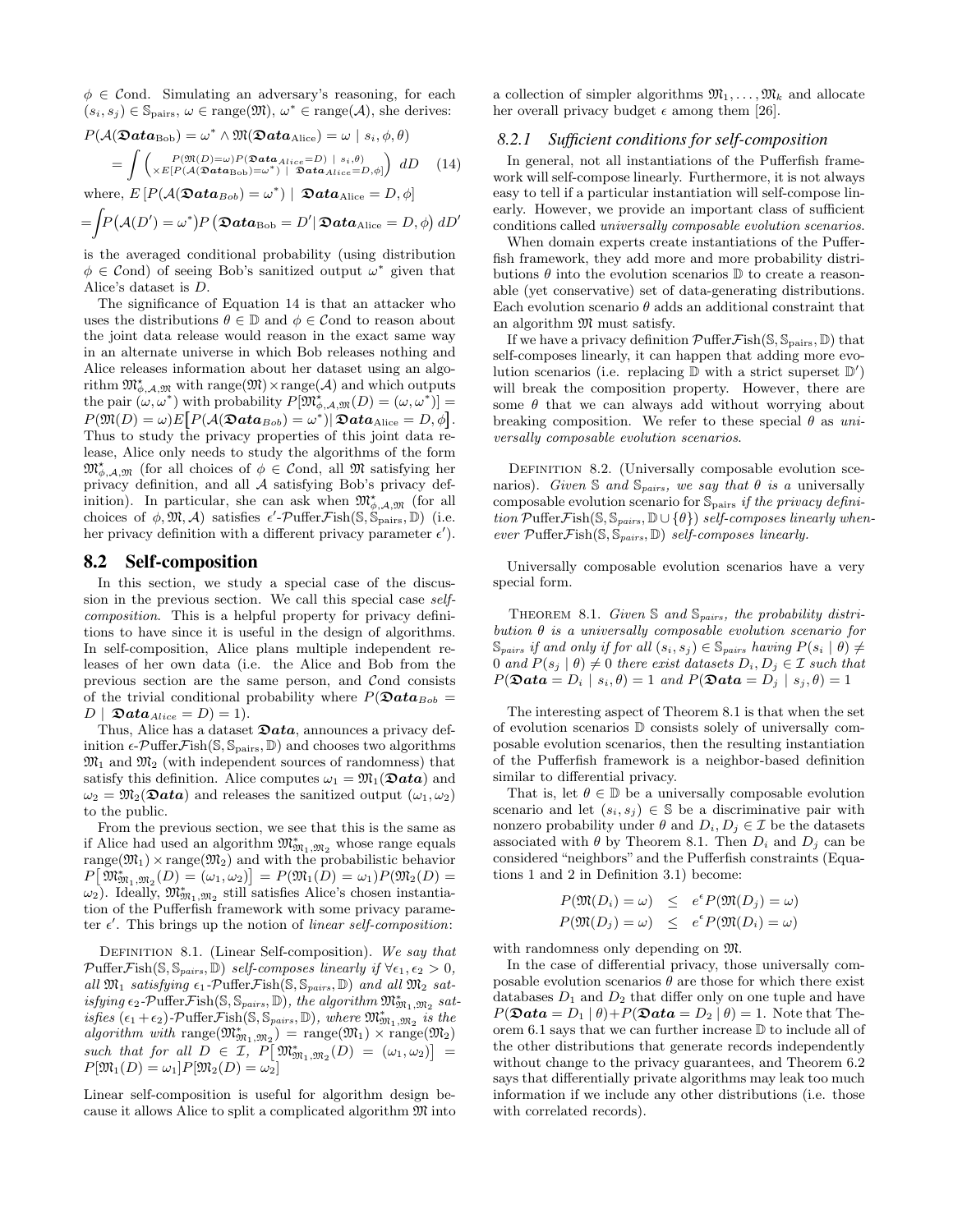# <span id="page-9-0"></span>9. DIFFERENTIAL PRIVACY WITH DETER-MINISTIC CONSTRAINTS

It was shown in [\[22\]](#page-11-4) that differential privacy does not compose well with deterministic data constraints such as those caused by previous deterministic releases of information. That is, when a data curator provides exact query answers about the data and subsequently publishes additional information using  $\epsilon$ -differential privacy, the combined data releases can leak much more information than each of the 2 releases in isolation. Constraints caused by deterministic releases of information are often the result of legal or contractual obligations (e.g., the U.S. Decennial Census).

Prior work [\[22\]](#page-11-4) proposed a modification of differential privacy, called induced neighbors privacy [\[22\]](#page-11-4) to account for prior deterministic data releases. As with many variants of differential privacy, it was a "neighbors-based" based definition that tried to make certain pairs of databases (i.e. neighbors) indistinguishable from each other. As we have shown in Sections [6](#page-4-1) and [7,](#page-5-0) this can obscure privacy guarantees and the conditions under which the guarantees hold. Viewed through the Pufferfish lens, induced neighbors privacy does not properly bound the attacker's odds ratio (the main reason being that neighbor-based privacy definitions often cannot explicitly mention what secrets to protect).

In this section we extend the discussion of composition from Section [8](#page-7-0) to show how to use Pufferfish to modify differential privacy in a way that takes into account arbitrary deterministic constraints (not just those caused by prior deterministic releases of data). The result is a privacy definition with precise semantic guarantees and clearly specified assumptions under which they hold. We also show some conditions under which induced neighbors privacy [\[22\]](#page-11-4) is actually equivalent to an instantiation of the Pufferfish framework, thus providing induced neighbors privacy with precise semantic guarantees in those situations.

# <span id="page-9-3"></span>9.1 Preliminaries

Several types of constraints are common (some of them result from deterministic releases of data):

- Counts: The number of tuples in the dataset or the number of AIDS patients with age less than 25 are pieces of knowledge that impose count constraints. These constraints are often called marginal constraints, and can be represented as a constraint like  $\sum_{r \in \text{records}(\mathfrak{D} \mathbf{ata})} g(r) = C$ , where q is a function from the tuple domain  $\mathcal T$  to  $\{0,1\}$ , and C is an integer. For instance, to encode a constraint about the number of AIDS patients with age less than 25, one can choose g such that  $g(t) = 1$  only when t is a tuple with AIDS and age less than 25, and  $g(t) = 0$  otherwise.
- Univariate Histograms: These are a special kind of count constraints  $\sum_{r \in \text{records}(\mathfrak{D} \mathbf{ata})} g_i(r) = C_i$  (for  $i = 1, ..., k$ ) where the  $g_i$  have disjoint supports (i.e. if for some  $t \in \mathcal{T}$ we have  $g_i(t) = 1$  then  $g_j(t) = 0$  for all other j). Such constraints capture a variety of statistics that might be known about a database, including the total number of rows, number of tuples satisfying a set of mutually exclusive properties, as well as the results of bucketization algorithms that are common in the k-anonymization and  $\ell$ -diversity literature.
- General Deterministic Constraints: In general, deterministic constraints eliminate some of the databases from the domain of database instances  $\mathcal{I}$ . Such a gen-

eral constraint Q can be formally described as a function  $\mathcal{Q}: \mathcal{I} \to \{0,1\}$  such that  $\mathcal{Q}(D) = 0$  means D is not possible (i.e. does not satisfy the constraint) and  $Q(D) = 1$ means  $D$  is a possible.

<span id="page-9-2"></span>EXAMPLE 9.1. Let us give an example of a general constraint that will help illustrate the benefits of Pufferfish and distinguish it from neighbor-based privacy definitions. Suppose there are n students with ID numbers ranging from 1 to n. They are scheduled take an oral exam in the order determined by their id numbers. The dataset  $\mathfrak{Data}$  tracks whether or not a student has taken the exam. Initially  $\mathfrak{D}ata$  $consists$  of n records with value 0. After student  $i$  takes the exam, the  $i^{th}$  record is set to 1. At any point in time, the database  $\mathfrak{Data}$  can be in only one of the  $n+1$  states defined by the constraint  $Q: \exists k \forall i \leq k, r_i = 1 \bigwedge \forall i > k, r_i = 0, \text{ as }$ shown below.

|  | $D_2$ | $\vert \ldots \vert D_{n-2} \vert$ | $ D_{n-1} $ |  |
|--|-------|------------------------------------|-------------|--|
|  |       |                                    |             |  |
|  |       |                                    |             |  |
|  |       |                                    |             |  |
|  |       |                                    |             |  |
|  |       |                                    |             |  |

Suppose at some time point, the data curator wants to release the current number of students who have taken the exam without revealing who has or has not taken the test. The Laplace mechanism, which satisfies  $\epsilon$ -differential privacy, would add noise with density  $f(x) = \frac{1}{2\epsilon}e^{-|x|/\epsilon}$  to the current number of students who have taken the exam. When n, the number of total students, is large, this strategy leaks too much information. For example, if the noisy answer is close to 0, the true value was probably not n and so the  $n^{th}$ student probably has not yet taken the exam. As we shall see, it is not possible to release meaningful information in this situation, but differential privacy does not warn us about it (neither will induced-neighbors privacy, Definition [9.2\)](#page-9-1).

Induced neighbors privacy [\[22\]](#page-11-4) uses the following definitions:

DEFINITION 9.1. (Move [\[22\]](#page-11-4)). Given a database  $D$ , a move m is a process that adds or deletes a tuple from D, resulting in a database  $m(D)$ .

<span id="page-9-1"></span>DEFINITION 9.2. (Induced Neighbors  $\mathcal{N}_{\mathcal{Q}}$  [\[22\]](#page-11-4)). Given a general constraint  $\mathcal{Q}$ , let  $\mathcal{I}_{\mathcal{Q}}$  be the set of databases satisfying those constraints. Let  $D_a$  and  $D_b$  be two databases. Let  $n_{ab}$ be the smallest number of moves necessary to transform  $D_a$ into  $D_b$  and let  $\{m_1, \ldots, m_{n_{ab}}\}$  be the set of those moves. We say that  $D_a$  and  $D_b$  are neighbors induced by  $Q$ , denoted as  $\mathcal{N}_{\mathcal{Q}}(D_a, D_b)$  =true, if the following holds.

- $D_a \in \mathcal{I}_{\mathcal{Q}}$  and  $D_b \in \mathcal{I}_{\mathcal{Q}}$ .
- No subset of  ${m_1, \ldots, m_{n_{ab}}}$  can transform  $D_a$  into some  $D_c \in \mathcal{I}_{\mathcal{Q}}$ .

DEFINITION 9.3. (Induced Neighbors Privacy). An algorithm M satisfies induced neighbor privacy with constraint  $Q$ , if for each output  $\omega \in \text{range}(\mathfrak{M})$  and for every pair  $D_1, D_2$  of neighbors induced by  $Q$ , the following holds:

$$
P(\mathfrak{M}(D_1) = \omega) \le e^{\epsilon} P(\mathfrak{M}(D_2) = \omega)
$$

It is easy to see that the Laplace mechanism from Example [9.1](#page-9-2) also satisfies induced neighbor privacy for this particular scenario since all induced neighbors are pairs  $(D_i, D_{i+1})$ . We compute the amount of information leakage (Example [9.2\)](#page-10-0) after considering the Pufferfish view.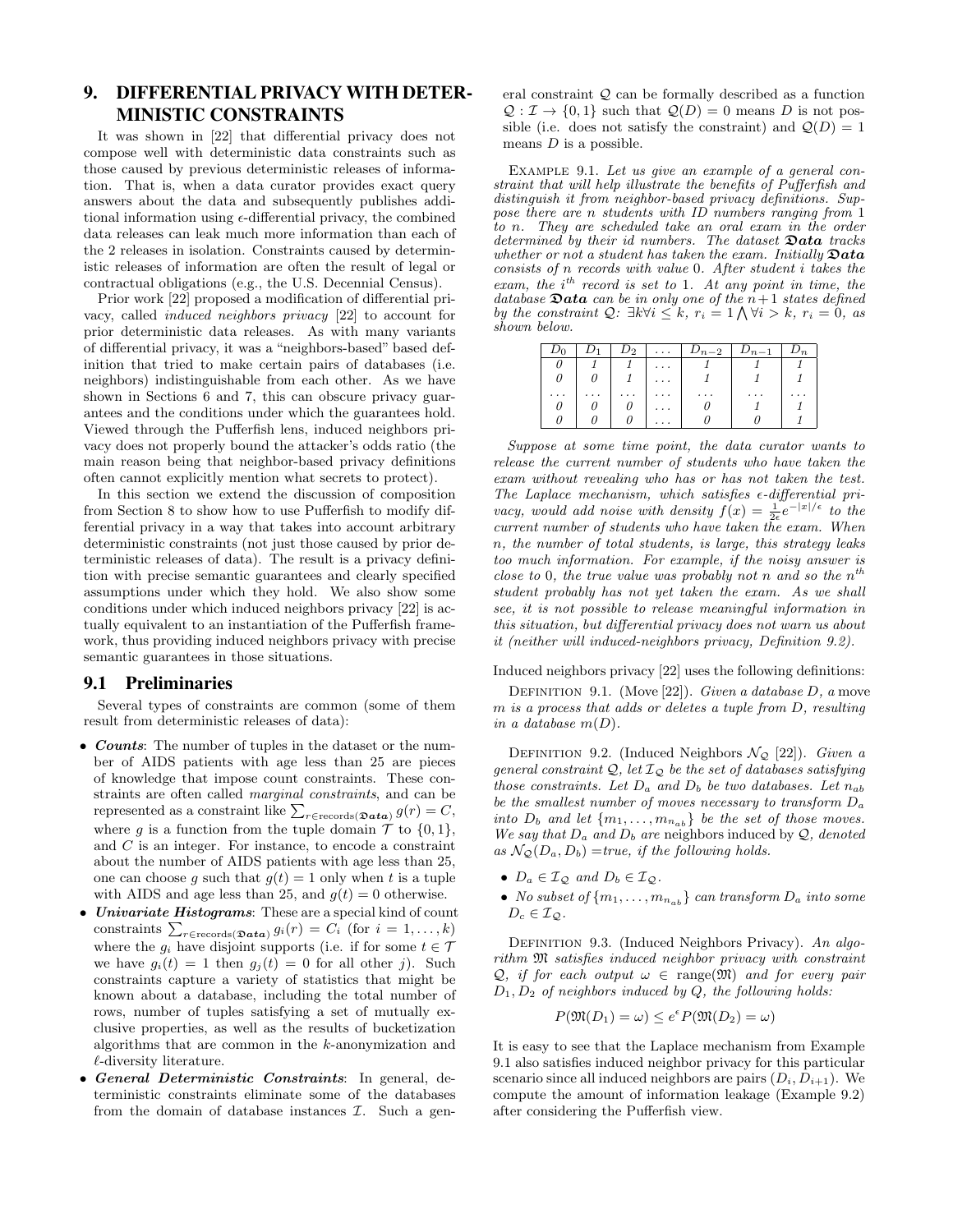# 9.2 Pufferfish with Deterministic Constraints

Following the notation from Section [6](#page-4-1) (also see Table [1](#page-1-3) containing our notation), define:

<span id="page-10-5"></span>
$$
\mathbb{S} = \left\{ \sigma_{(i,t)} \; : \; h_i \in \mathcal{H}, \; t \in \mathcal{T} \right\} \cup \left\{ \neg \sigma_i \; : \; h_i \in \mathcal{H} \right\} \tag{15}
$$

$$
\mathbb{S}_{\text{pairs}} = \left\{ (\sigma_{(i,t)}, \neg \sigma_i) \; : \; h_i \in \mathcal{H}, t \in \mathcal{T} \right\} \tag{16}
$$

$$
\cup \big\{(\sigma_{(i,t)},(\sigma_{t,t'})) \ :\ h_i \in \mathcal{H}, t,t' \in \mathcal{T}\big\}
$$

 $\epsilon$ 

Thus, the goal is to prevent an attacker from (a) learning whether the record of individual  $h_i$  is in the data, and (b) distinguishing between two possible values of  $r_i$  (in case  $h_i$  is known to be in the data). The data evolution scenarios D<sup>\*</sup><sub>Q</sub></sub> is the set of all probability distributions with the following form (i.e., they generate records independently conditioned on Q):

<span id="page-10-1"></span>
$$
\theta \equiv \{\pi_1, \dots, \pi_N, f_1, \dots, f_N, \mathcal{Q}\} \tag{17}
$$
\n
$$
P(\mathbf{\mathfrak{Data}} \mid \theta) = 0, \text{ if } \mathcal{Q}(\mathbf{\mathfrak{Data}}) = 0
$$
\n
$$
= \frac{1}{Z_{\mathcal{Q}}} \prod_{r_i \in \text{records}(\mathbf{\mathfrak{Data}})} f_i(r_i) \pi_i \prod_{r_j \notin \text{records}(\mathbf{\mathfrak{Data}})} (1 - \pi_j), \text{otherwise}
$$

where the normalization constant  $Z_{\mathcal{Q}} = P(\mathcal{Q}(\mathcal{D}ata) = 1).$ 

<span id="page-10-3"></span>We show that  $\epsilon$ -induced neighbors privacy is a necessary condition for guaranteeing  $\epsilon$ - $\mathcal{P}$ uffer $\mathcal{F}$ ish(S, S<sub>pairs</sub>, D<sub>2</sub>), for any general constraint Q.

THEOREM 9.1. (Necessary Condition). Given a general constraint  $Q$ , if  $\mathfrak{M}$  satisfies  $\epsilon$ -Puffer Fish $(\mathbb{S}, \mathbb{S}_{pairs}, \mathbb{D}_{\mathcal{Q}}^{*})$  then  $\mathfrak{M}$  satisfies  $\epsilon$ -induced neighbors privacy with respect to  $\mathcal{Q}$ .

However, the next example shows  $\epsilon$ -induced neighbors privacy is not sufficient, hence does guarantee an attacker's odds ratio is bounded within  $[e^{-\epsilon}, e^{\epsilon}]$ .

<span id="page-10-0"></span>Example 9.2. Continuing Example [9.1,](#page-9-2) we show that the Laplace mechanism, which satisfies both  $\epsilon$ -differential privacy and  $\epsilon$ -induced neighbors privacy, does not satisfy  $\epsilon$ - $\mathcal{P} \text{ufferFish}(\mathbb{S}, \mathbb{S}_{pairs}, \mathbb{D}_{\mathcal{Q}}^{*}).$ 

Consider a  $\theta$  of the form given in Equation [17](#page-10-1) such that for all i,  $f_i(0) = f_i(1) = 0.5$ ,  $\pi_i = 1$ . Thus all the allowable datasets  $D_0, \ldots, D_n$  from Example [9.1](#page-9-2) are equally likely under  $\theta$ . Consider the discriminative pair  $(\sigma_{(1,0)}, \sigma_{(1,1)})$  and note that if record 1 has value 0 then, according to our constraints, so do all records  $r_\ell$  for  $\ell > 1$ , so  $D_0$  is the only dataset for which  $\sigma_{(1,0)}$  can be true.

$$
P(\mathfrak{M}(\mathfrak{D}a\mathbf{t}\mathbf{a}) = n \mid \sigma_{(1,1)}, \theta)
$$
  
= 
$$
\sum_{j=1}^{n} \frac{P(\mathfrak{M}(D_j) = n)}{n} = \sum_{j=1}^{n} \frac{\epsilon}{2n} e^{-\epsilon(n-j)}
$$
  
> 
$$
e^{\epsilon} \cdot \frac{\epsilon}{2} e^{-\epsilon n} = e^{\epsilon} \cdot P(\mathfrak{M}(\mathfrak{D}a\mathbf{t}\mathbf{a}) = n \mid \sigma_{(1,0)}, \theta)
$$

Therefore satisfying  $\epsilon$ -differential privacy or induced neighbors privacy in this situation does not bound an attacker's odds-ratio to the range  $[e^{-\epsilon}, e^{\epsilon}]$ .

In this situation,  $\epsilon$ -PufferFish(S, S<sub>pairs</sub>, D<sub>2</sub>) requires

<span id="page-10-2"></span>
$$
\forall D_i, D_j, P(\mathfrak{M}(D_i) = \omega) \le e^{\epsilon} \cdot P(\mathfrak{M}(D_j) = \omega) \qquad (18)
$$

The condition is clearly sufficient. Necessity can be shown by considering the output  $\omega = n$ , and different priors  $\theta_i$  that assign  $f_i(1) = 1 - \delta$  for  $j \leq i$ , and  $f_i(1) = \delta$  otherwise, where  $\delta$  tends to zero. These priors capture different adversaries who believe strongly (with high prior probability) that i students have taken the exam.

Pufferfish tells us (via Equation [18\)](#page-10-2) that we cannot release meaningful data in this situation because it reduces to the condition that attackers should not be able to distinguish between any pair of valid datasets. However, we next show that it is possible to release meaningful data for a broad class of typical constraints.

#### 9.3 Pufferfish with Univariate Histograms

Univariate histograms, as defined in Section [9.1,](#page-9-3) form an important subclass of constraints. For instance, the Census Bureau is legally obliged to publish the exact number of people living in each state [\[4\]](#page-11-38). A search engine is contractually bound to report to an advertiser the number of users who have clicked on ads using mutually exclusive predefined ranges (e.g.,  $100 - 200$  clicks). Another interesting use case occurs when there has been a prior release of data using a mechanism  $\mathfrak{M}_{uni}$  based on statistical disclosure limitation techniques like partitioning and microaggregation [\[1\]](#page-11-23), or bucketization algorithms based on syntactic privacy notions like k-anonymity (with say  $k = 10,000$ ),  $\ell$ -diversity, etc. [\[6,](#page-11-21) [23,](#page-11-39) [40\]](#page-11-40). The output of  $\mathfrak{M}_{uni}$  in all the above cases is a univariate histogram. In all these cases, we can provide additional releases of information by using Pufferfish to limit any further inference an attacker could make.

<span id="page-10-4"></span>In fact, for those cases,  $\epsilon$ -induced neighbor privacy becomes an instantiation of the Pufferfish framework (Theorems [9.1](#page-10-3) and [9.2\)](#page-10-4).

Theorem 9.2. (Sufficient Condition for Univari-ATE HISTOGRAMS). Given a univariate histogram constraint  $\mathcal{Q}_{uni}$  : { $\sum_{t \in \mathcal{D}ata} g_i(t) = C$ }, define S and S<sub>pairs</sub> as in Equations [15](#page-10-5) and [16](#page-10-5) and let  $\mathbb{D}_{Q}^{*}$  be the set of all distributions with form specified in Equation [17.](#page-10-1) Then M satisfies  $\epsilon$ -Puffer Fish(S, S<sub>pairs</sub>, D<sub>Lani</sub>) if M satisfies  $\epsilon$ -induced neighbors privacy with respect to  $Q_{uni}$ .

Thus the algorithms proposed in [\[22\]](#page-11-4) can be used in this case to bound an attacker's inference.

An important question that was left open in [\[22\]](#page-11-4) is whether induced neighbor privacy is linear self composable. Theorems [9.1](#page-10-3) and [9.2](#page-10-4) allow us to answer this question. Since  $\epsilon$ -Puffer Fish(S,  $\mathbb{S}_{\text{pairs}}, \mathbb{D}_{\mathcal{Q}_{uni}}^*$ ) and induced neighbor privacy (for univariate histograms) are equivalent definitions, it is easy to see that the former can be written solely in terms of universally composable evolution scenarios, proving that  $\epsilon$ -Puffer Fish(S,  $\overline{\mathbb{S}_{\text{pairs}}}, \mathbb{D}_{\mathcal{Q}_{uni}}^*$ ) composes with itself linearly. This means that, for a database with a prior univariate histogram release  $\mathcal{Q}_{uni}$ , and further releases using  $\mathfrak{M}_1$  and  $\mathfrak{M}_2$ that satisfy  $\mathcal{P}\text{uffer}\mathcal{F}\text{ish}(\mathbb{S},\mathbb{S}_{\text{pairs}},\mathbb{D}^*_{\mathcal{Q}_{uni}})$  with parameters  $\epsilon_1$ and  $\epsilon_2$ , respectively, the combined mechanism  $\mathfrak{M}_{\mathfrak{M}_1,\mathfrak{M}_2}$  guarantees  $(\epsilon_1 + \epsilon_2)$ -PufferFish(S, S<sub>pairs</sub>, D<sub> $_{Quni}^*$ </sub>).

#### 10. CONCLUSIONS

We presented the Pufferfish framework, a new and general framework that allows application domain experts to develop rigorous privacy definitions for their data sharing needs. The framework allows the domain experts to customize privacy to the specific set of secrets and data evolution scenarios that are typical in that domain. We used our general framework to prove the statement that differential privacy assumed independence between records, and define and study notions of composition in a broader context than before. We also applied the framework to derive rigorous definitions for handling unbounded continuous at